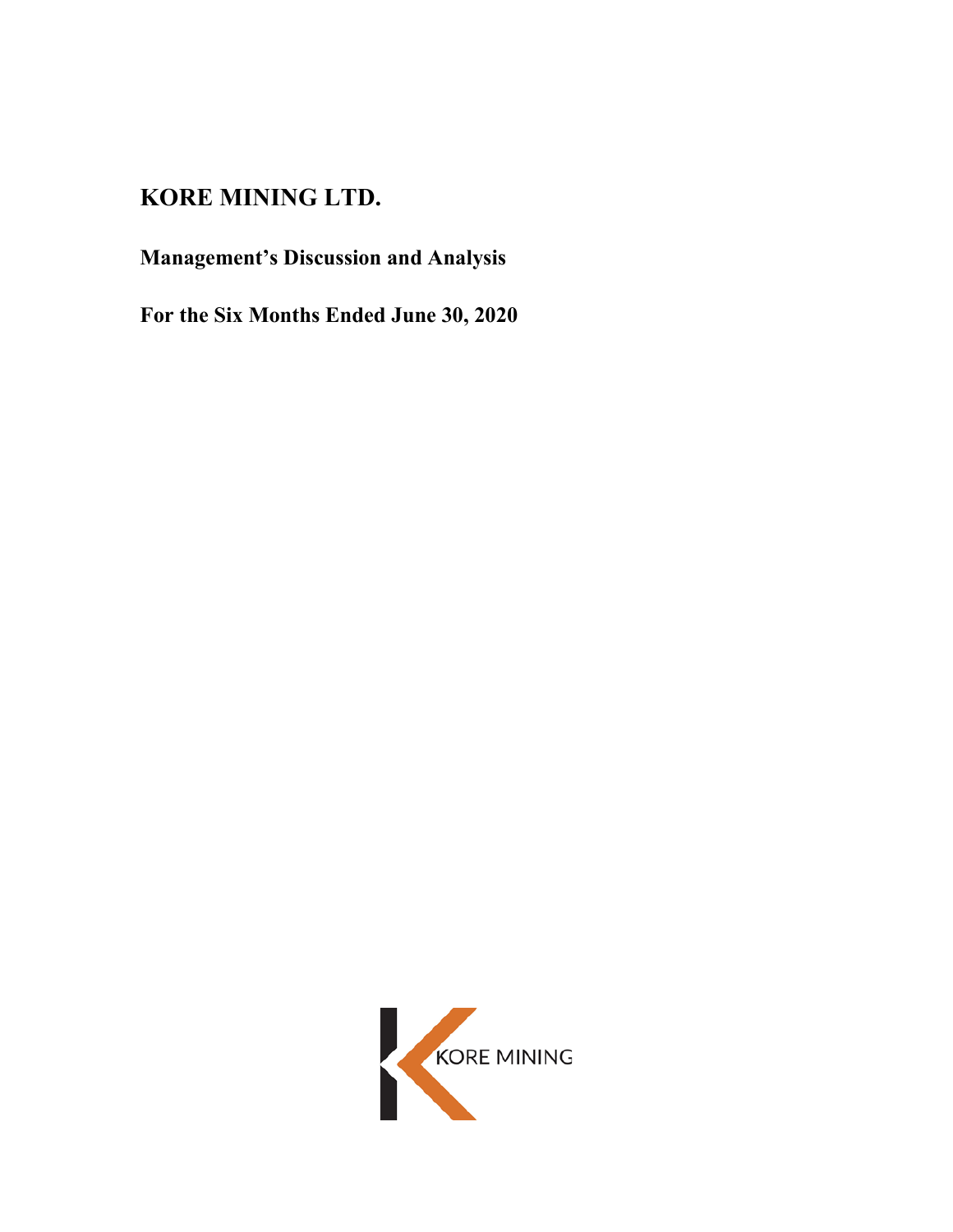The following Management's Discussion and Analysis ("MD&A"), prepared as of August 20, 2020, should be read together with the unaudited consolidated interim financial statements of KORE Mining Ltd. ("KORE Mining" or the "Company") for the six month period ended June 30, 2020 and annual audited consolidated financial statements for the year ended December 31, 2019, and related notes thereto, which are prepared in accordance with International Financial Reporting Standards ("IFRS"). All amounts are stated in Canadian dollars unless otherwise indicated. The reader should be aware that historical results are not necessarily indicative of future performance.

This MD&A contains "forward-looking statements" and "forward-looking information" within the meaning of applicable Canadian securities laws. See the section in this MD&A titled "Cautionary Language regarding Forward-Looking Information" for further details. In addition, this MD&A has been prepared in accordance with the requirements of Canadian securities laws, which differ in certain material respects from the disclosure requirements of United States securities laws, particularly with respect to the disclosure of mineral reserves and mineral resources. See the section of this MD&A titled "Cautionary Note to U.S. Investors Regarding Mineral Resource Estimates" for further details.

This MD&A contains disclosure of certain non-IFRS financial measures. Non-IFRS measures do not have any standardized meaning prescribed under IFRS. See the section in this MD&A entitled "Non-IFRS Measures" for further details.

# **Corporate Summary - Nature of Operations**

The Company's business is the acquisition, exploration and development of North American gold projects. The Company currently owns 100% of four gold projects in California and British Columbia. All four projects have gold resources or gold discoveries with a resource base of 2.5 million ounces in the measured and indicated categories and 2.4 million in the inferred categories (see "*NI 43-101 Resource Summary*" below for further details). KORE is investing in both exploration and development to unlock value for shareholders. KORE is supported by strategic investor Eric Sprott, who owns 26% of the basic shares outstanding. Management and the Board are aligned with shareholders owning a further 38%.

The Company's most advanced gold project, the Imperial project in Imperial County California ("Imperial" or "Imperial Project"), is being prepared for mine development permitting and the surrounding Mesquite-Picacho District claim block is being explored for new discoveries. Imperial is ideally located in Imperial County California, with access to labour and infrastructure associated with the operating Mesquite gold mine, located 9 miles away. KORE delivered a positive preliminary economic assessment ("Imperial PEA") published in May 2020 on its Imperial Project with a net present value ("NPV") at 5% of US\$343 million and internal rate of return ("IRR") of 44% at US\$1,450 per ounce gold (see "*Imperial PEA Summary*" for further details). KORE is actively exploring the Mesquite-Picacho District and plans to move Imperial into the formal permitting process in 2020.

KORE also owns three other exploration stage projects:

- 1) Long Valley Mono County, California shallow oxide gold resource open for expansion at surface in oxides and at depth in sulphides. KORE is using geophysics and other modern exploration techniques to target drilling planned for the second half of 2020, subject to permitting.
- 2) South Cariboo Gold District and Gold Creek Cariboo Region, British Columbia KORE, through land acquisition and staking in July 2020, controls  $1,000 \text{ km}^2$  of claims in making it the dominant land holder in the South Cariboo Gold District with Osisko Gold Royalties controlling the north of the District. Within the district is FG Gold and Gold Creek/ Gold Creek is an orogenic gold discovery near the Spanish Mountain gold project and the Mount Polley copper-gold mine. KORE plans to follow-up the discovery with further exploration.
- 3) FG Gold Cariboo Region, British Columbia bulk disseminated orogenic resource with a shallow lowgrade gold resource. KORE is drilling to better define structural controls of higher-grade mineralization and to upgrade the grade of the resource, opening up the unexplored portion of the 20 km trend and rock mass at depth to further growth.

The Company's head office is located at 960 – 1055 West Hastings Street, Vancouver, BC V6E 2E9.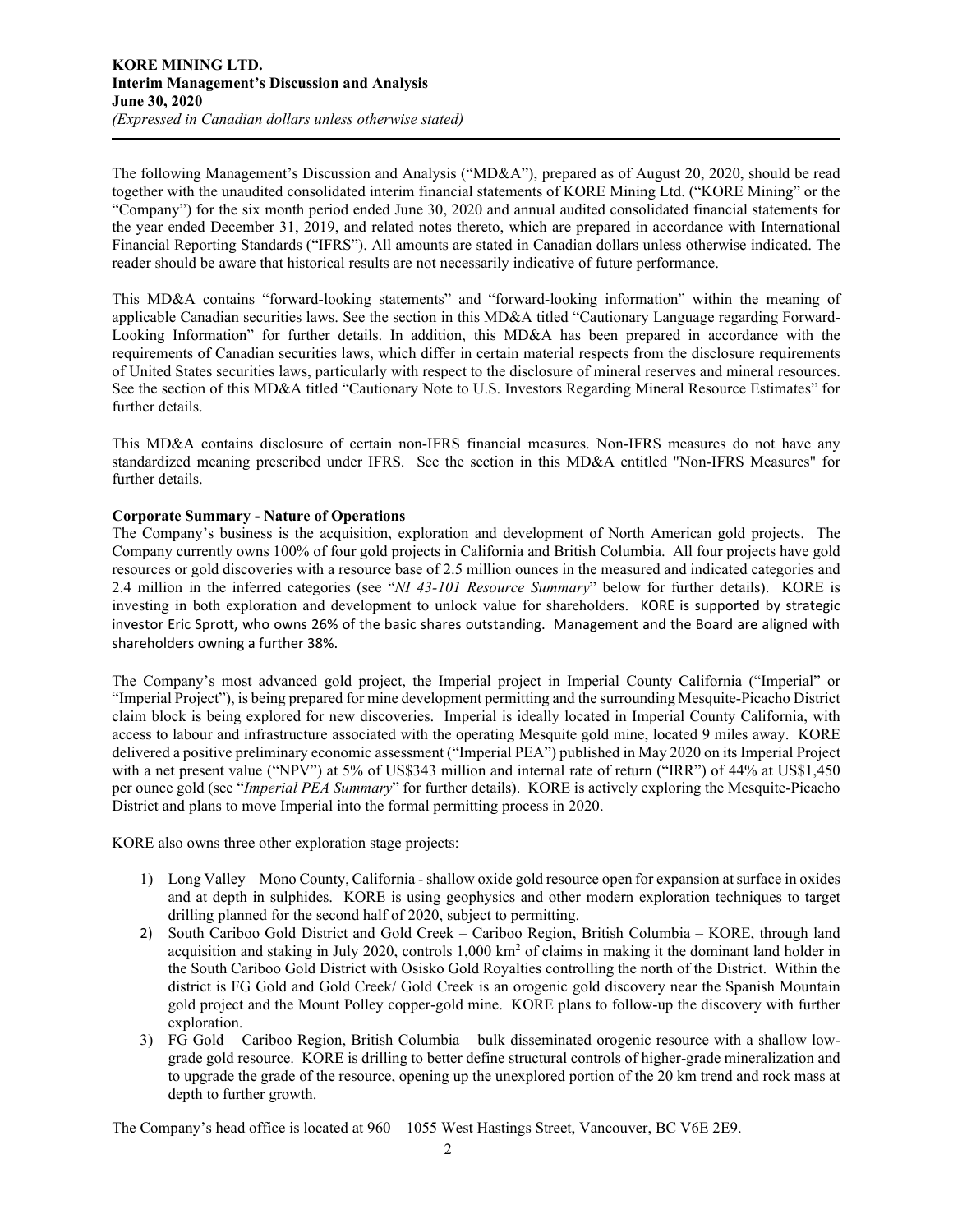The Company's common shares are listed for trading on the TSX Venture Exchange ("TSX-V") as a Tier 2 issuer under the symbol "KORE" in Canada and also trades in the United States on the OTCQX under the stock symbol "KOREF" and on the Frankfurt Stock Exchange under the symbol "EUSA".

# **2020 Q2 Highlights**

During the three months ended March 31, 2020, the Company accomplished the following:

- Filed its NI43-101 Technical Report on May 19, 2020 supporting its Preliminary Economic Assessment ("Imperial PEA") for the Company's 100% owned Imperial Oxide Gold Deposit, showing an after-tax NPV5% US\$343 million with an IRR of 44% at US\$1,450 per ounce gold.
- Completed a \$3,000,000 private placement consisting of 6,666,666 shares at a price of \$0.45 per share where the entirety of the financing was subscribed by Macquarie Bank Ltd ("Macquarie") and Mr. Eric Sprott, (through 2176423 Ontario Ltd, a corporation beneficially controlled by him), showing continued support from leading mining investors.
- Granted 1,000,000 options exercisable at \$0.435 per share and a term of five years to management and IR consultant.

Subsequent to June 30, 2020, the Company accomplished the following:

- Announced the acceleration of the expiry date of 2,200,000 warrants to August 12, 2020 as a result of the Company's share price trading above \$1.00 for 10 consecutive business days.
- Closed the private placement announced in June 2020 raising gross proceeds of \$7,500,000 from the issuance of 6,000,000 units and 1,000,000 flow though units. Mr. Eric Sprott, (through 2176423 Ontario Ltd) is the ultimate beneficiary and continues to be a key supporter of the Company.
- Moved from the OTCQX to the OTCQB effective August 14, 2020 deepening the Company's ability to reach and develop its US investor base.
- Expanded the FG drill program to include 5,000 meters of drilling to test strike and announced further assay results from FG drilling, including 11 meters of 10.0 g/t gold on drill hole FG-20-373 (see *FG Project, British Columbia, Canada* for further details).
- Announced the commencement of a Long Valley Preliminary Economic Assessment ("LV PEA"), expected to complete in Q3 2020.

The Company's focus for the balance of 2020 is the re-start of permitting of the Imperial Project, using the mine plan developed for the Company's Imperial PEA published in May 2020. The Company is also investing in drilling and prospecting of Imperial's Mesquite-Picacho District, Long Valley expansion drilling and completion of the LV PEA, FG resource upgrade and regional prospecting, and Gold Creek exploration drilling. Drilling in BC at FG Gold and Gold Creek is planned to continue through early Q4 2020, and drilling will commence as soon as permitting allows at both the Long Valley and Imperial district projects.

In addition to the exploration at these Properties, the Company may evaluate other prospects worthy of exploration and development. The ability of the Company to do so is contingent upon its ongoing ability to raise the capital necessary to advance such prospects.

In March 2020 the World Health Organization declared coronavirus COVID-19 a global pandemic. This contagious disease outbreak, which has continued to spread, and any related adverse public health developments, has adversely affected workforces, economies, and financial markets globally, potentially leading to an economic downturn. It is not possible for the Company to predict the duration or magnitude of the adverse results of the outbreak and its effects on the Company's business or ability to raise funds, however there has been no significant impact on the Company to date.

*Marc Leduc, P.Eng, is the Company's designated Qualified Person for this MD&A within the meaning of National Instrument 43-101 and has reviewed and approved the technical information described herein.*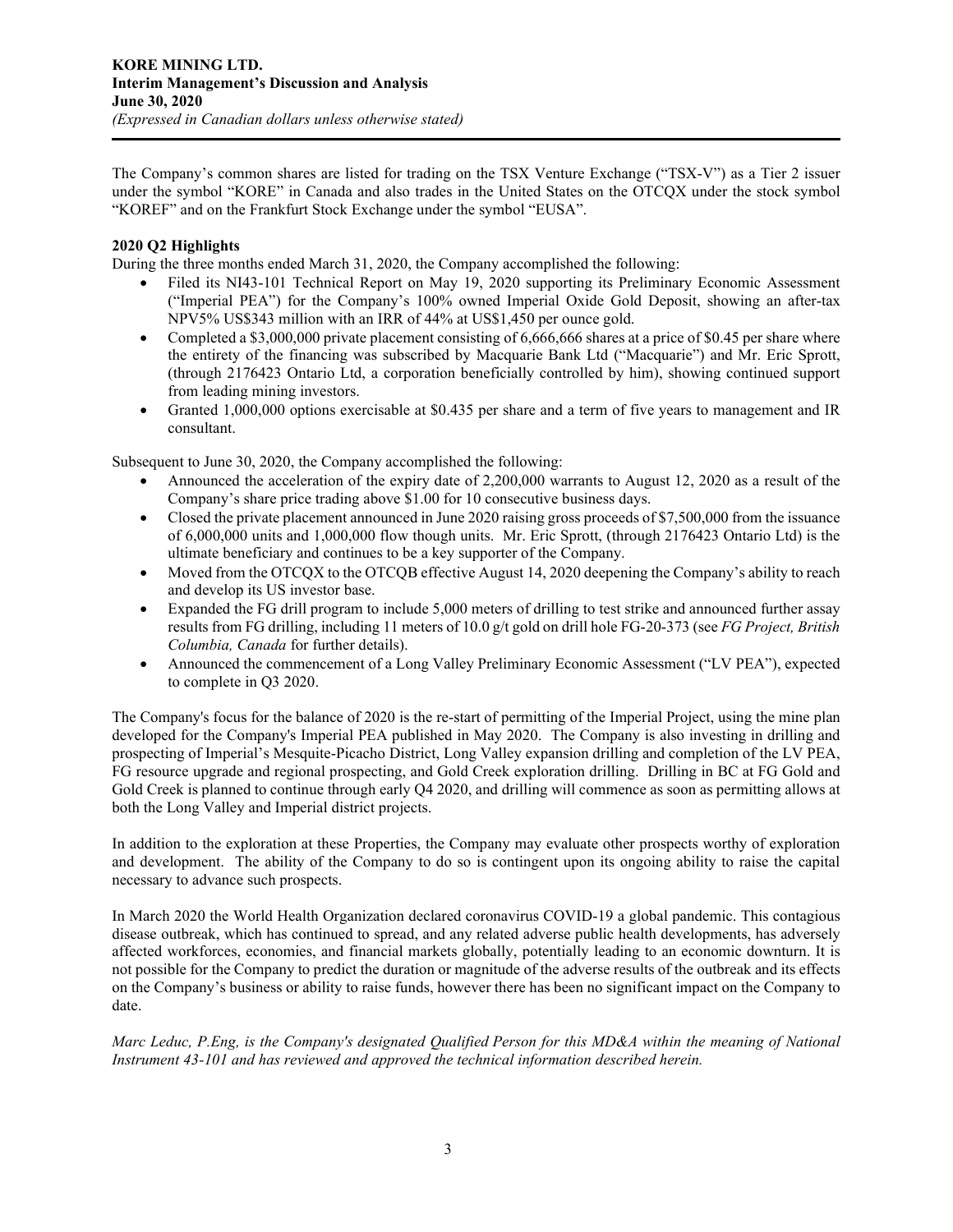#### *Project Summaries*

# *Imperial Gold Project, California, USA*

Imperial is located in Imperial County, southeastern California 26 miles northwest of the city of Yuma, Arizona, and 45 miles east-northeast of El Centro, California. The operating Mesquite Mine and the closed Picacho Mine are located roughly 10 miles to the west and east, respectively, and the closed American Girl Mine is about 8 miles south of the property.

Imperial consisted of 370 lode claims, 281 mill-site claims and 3 placer claims for a total of 654 claims covering a total area of approximately 5,721 acres. In September 2019, the Company staked the Mesquite-Picacho District consisting of 1,005 new claims covering approximately 20,411 acres bringing the Company's total in the region to 26,132 acres. The claims were staked to capture the entire gold trend that connects Equinox's operating Mesquite mine to Imperial and then continuing onto the now closed Picacho mine. The trend is underexplored and has the potential to host additional gold deposits.

The claims are administered by the U.S. Bureau of Land Management ("BLM") on federally owned lands. The unpatented mining claims (new and historic) are all in good standing with all holding fees paid for the current year. The claims will remain in effect for as long as the claim holding fees are paid to both the U.S. government and the county. The claims must also be maintained by ensuring that the claim posts and location notices are properly upright and visible.

## *2020 Work Program Summary*

The Company has been active in expanding its footprint in Imperial County, and has hired 2 permanent staff, a Manager of Communications and a Manager of Environmental and Regulatory Affairs. The Company has also secured office and warehouse space in Imperial California that will be suitable for supporting both our ongoing permitting and exploration activities.

The Company continues to advance permitting efforts and several consultants have been engaged to evaluate existing baseline studies and identify areas where more studies will be required. On the engineering and development work, Kappes Cassiday and Associates has been hired to advance the engineering to ensure a robust Plan of Operations suitable for submitting to the BLM which is expected over the coming months.

Hydrogeological studies have been restarted at the project and the results show very little change in the groundwater since the previous work which dates back to the early 2000's. Additional lines of geophysics have been done on the claims west of the project and in addition there is surface geochemistry and geological mapping are ongoing in that area.

The Company is engaging with the BLM to permit a drilling program that will include targets immediately east of the Mesquite Gold Mine (owned by Equinox Gold), targets immediately west of the Imperial Project as well as targets within the original Imperial Project. The targets planned for the within the original Imperial Project are aimed at adding new ounces and improving our understanding of project geology and the controls to mineralization.

# *Imperial PEA Summary*

In April 2020, the Company announced the results of its Imperial PEA on the Imperial project – see the April 6, 2020 news release; and published the full technical report in May 2020 – see the Company's website for full information and disclaimers. The Imperial PEA, with an effective date of April 6, 2020 and filed on May 19, 2020, was prepared in accordance with National Instrument 43-101 ("**NI 43-101**") by Global Resource Engineering (Denver) ("GRE") - Terre Lane, RMSME MMSAQP, Todd Harvey, PhD, RMSME and Glen Cole, P.Geo of SRK with support of Geo-Logic Associates - Monte Christie, GE PE. The team was led by Marc Leduc, P.Eng. the COO of KORE Mining.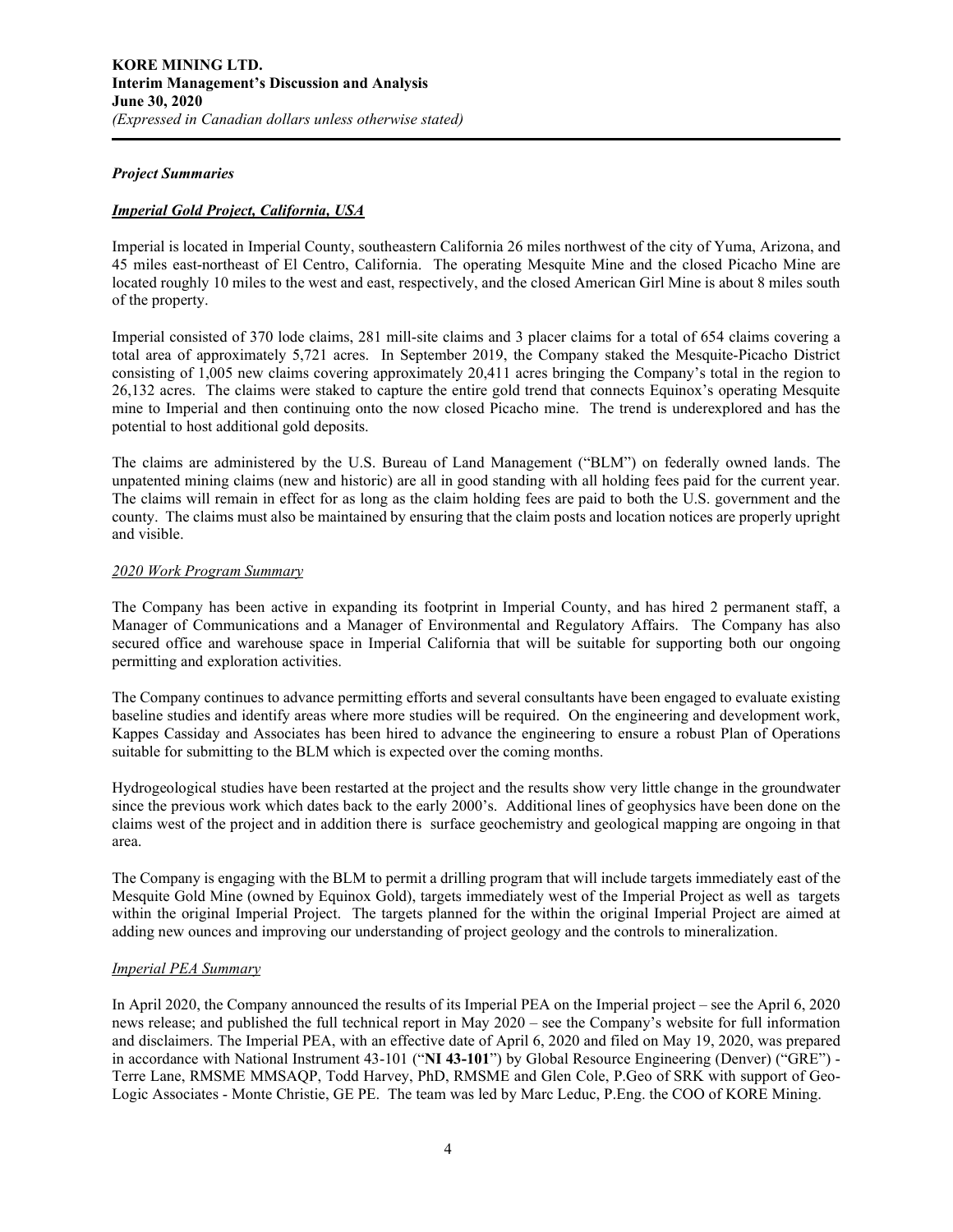Note that a PEA is preliminary in nature, includes inferred mineral resources that are considered too speculative geologically to have the economic considerations applied to them that would enable them to be categorized as mineral reserves, and there is no certainty that the Imperial PEA will be realized. Mineral resources that are not mineral reserves do not have demonstrated economic viability. This Imperial PEA is a conceptual study, and the disclosure in this MD&A contains forward-looking information about potential future results and events. Please refer to the cautionary statements in the footnotes below and the Cautionary Statements located at the end of this news release, which include associated assumptions, risks, uncertainties and other factors.

Unless otherwise stated, all masses are in short tons, which is the equivalent to 2,000 pounds or 907.2 kilograms.

| <b>Economics</b>                                       |                    | Pre-Tax        | Post-Tax |
|--------------------------------------------------------|--------------------|----------------|----------|
| Net present value (NPV <sub>5%</sub> ) at 0.75C\$/US\$ | C\$ millions       | \$584<br>\$458 |          |
| Net present value (NPV $_{5\%}$ )                      | US\$ millions      | \$438          | \$343    |
| Internal rate of return (IRR)                          | $\%$               | 44%<br>52%     |          |
| Payback (undiscounted)                                 | vears              | 2.3<br>2.7     |          |
| LOM avg. annual cash flow after tax & capital          | US\$ millions      | \$105          | \$90     |
| LOM cumulative cash flow (undiscounted)                | US\$ millions      | \$697          | \$580    |
| Gold price assumption                                  | per ounce          |                | \$1,450  |
| Mine life                                              | years              | 8              |          |
| Average annual mining rate                             | million tons/yr    | 43.4           |          |
| Average annual gold production                         | thousand ounces/yr | 146            |          |
| Total LOM recovered gold                               | million ounces     | 1.17           |          |
| Initial capital costs                                  | US\$ millions      | \$143.5        |          |

Life-of-mine ("LOM") calculation and "Mine Life" is defined as the duration of mining operations, 8 years. There are additional years of site work for residual leaching, washing, back-filling and reclamation modelled.

The following table demonstrates the post-tax sensitivities of NPV and IRR to gold price per ounce. The base case, highlighted in the table below, assumes US\$1,450 per ounce of gold:

| <b>Economic Sensitivities to Gold Prices (post-tax)</b> |                    |      |  |  |  |
|---------------------------------------------------------|--------------------|------|--|--|--|
| Per ounce of gold                                       | $(NPV5%)$ millions | IRR% |  |  |  |
| US\$1,300                                               | US\$234            | 34%  |  |  |  |
| <b>US\$1,450</b>                                        | <b>US\$343</b>     | 44%  |  |  |  |
| US\$1,600                                               | <b>US\$450</b>     | 52%  |  |  |  |
| US\$1,800                                               | <b>US\$590</b>     | 64%  |  |  |  |
| US\$2,000                                               | <b>US\$729</b>     | 75%  |  |  |  |

GRE notes that the Imperial Project (the "Project") has an abundant collection of data as a result of the exploration, engineering and environmental studies completed in the 1980s and 1990s. During that period, the Project had geotechnical drilling and modelling, heap leach designs, plant designs, surface water management designs, and hydrogeological modelling, to name just a few, that provided a credible data set to the project team. The Project also has metallurgical sampling and testing completed both by previous owners and an independent lab, reviewed by GRE, to support the initial engineering design. This data will act as an important background and aid in the design of future work on the project.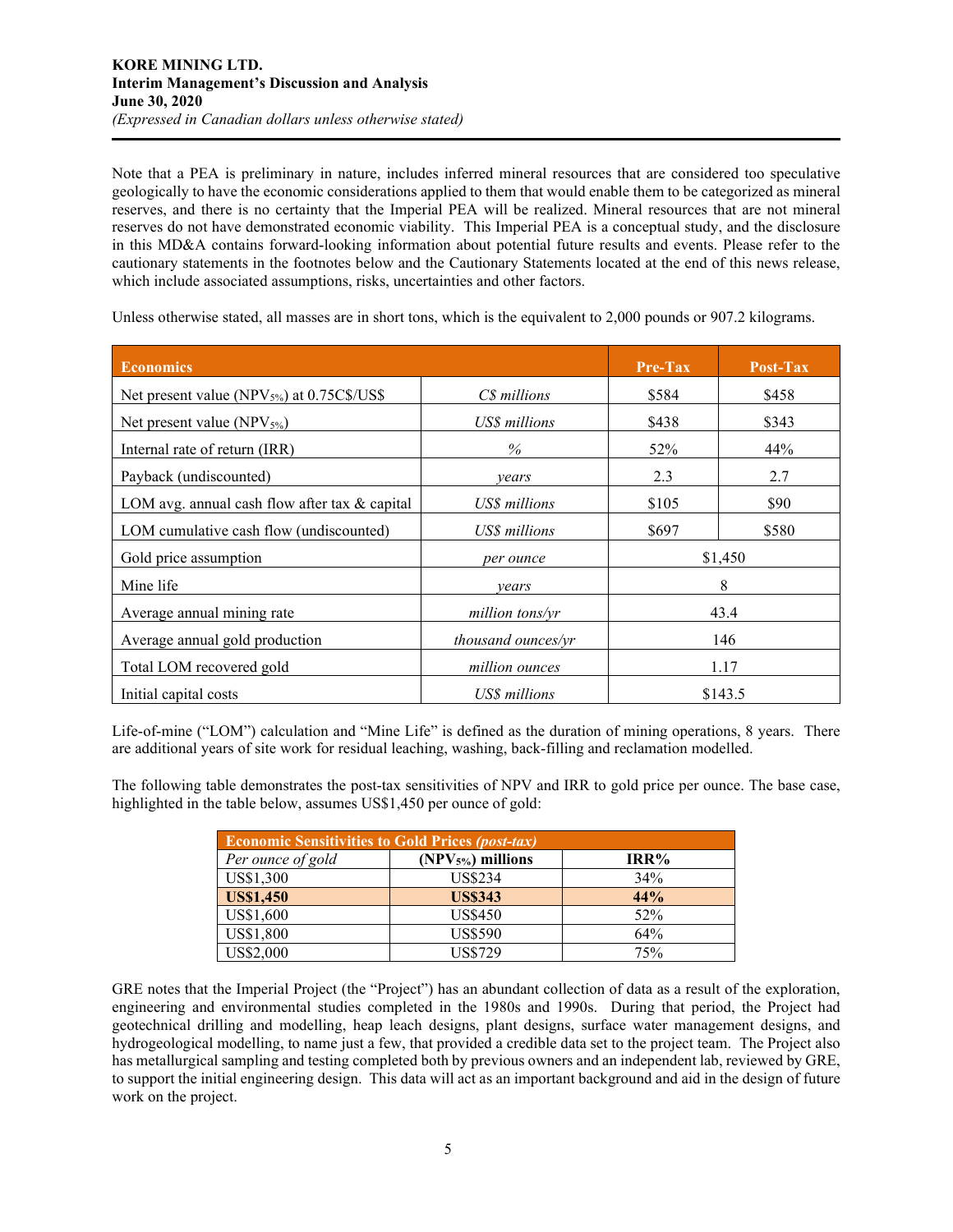# *Mining & Processing*

The Imperial PEA presents an open-pit run-of-mine ("ROM") heap leach scenario where oxide ore is stacked on the leach pads directly from the mine and is not crushed, although the team considered several other scenarios. KORE management ultimately selected the scenario with the lowest pre-production capital. A more capital-intensive approach could yield a mine and processing plan with higher project NPV and gold production.

| <b>Mining Plan and Processing Summary</b> |                       |         |  |  |  |
|-------------------------------------------|-----------------------|---------|--|--|--|
| Mine life                                 | years                 |         |  |  |  |
| Mining rate                               | average tons per day  | 124,000 |  |  |  |
| Strip ratio                               | waste: mineralization | 2.8     |  |  |  |
| Total tonnage mined                       | million tons          | 347.4   |  |  |  |
| Total mineralized material mined          | million tons          | 91.5    |  |  |  |
| Heap leach stacking rate                  | average tons per day  | 33,000  |  |  |  |
| Average LOM grade                         | gram per metric tonne | 0.60    |  |  |  |
| Average LOM recovery                      | %                     | 73%     |  |  |  |

A detailed mine plan by year is included in the Imperial PEA published on May 19, 2020 available on the Company's website.

## *Operating Costs*

Mining costs for owner operated mining, processing and other costs were developed from a mix of first-principle engineering and benchmarked to the many ROM heap leach operations in California and nearby Nevada. The Imperial Project is located near a large skilled labour pool and on the same road and power infrastructure as the operating Mesquite mine, located nine miles away providing further confidence in the cost estimates.

| <b>Operating Costs (LOM average) (1)</b> |                    |        |  |  |  |
|------------------------------------------|--------------------|--------|--|--|--|
| Mining costs (per ton mined)             | US\$/ton mined     | \$1.45 |  |  |  |
| Mining costs                             | US\$/ton processed | \$5.51 |  |  |  |
| Processing costs                         | US\$/ton processed | \$1.85 |  |  |  |
| G&A costs                                | US\$/ton processed | \$0.74 |  |  |  |
| Total site operating costs               | US\$/ton processed | \$8.11 |  |  |  |
| <b>Cash Costs * (Non-IFRS Measure)on</b> |                    |        |  |  |  |
| Cash costs $(LOM)*$                      | USS/oz             | 8672   |  |  |  |

#### (1) Not including post-production reclamation and backfilling. See LOM description above

#### *Initial pre-production & sustaining capital costs*

Initial capital costs in the Imperial PEA are US\$143.5 million including a 25% contingency of US\$23.7 million. The initial mine fleet will be expanded in Year 1 of operations. Infrastructure costs are low due to the proximity of road, water and power infrastructure. Initial capital also assumes KORE is the owner-operator of all equipment. Further enhancements may be possible with contract mining or processing of the gold from the carbon columns at an off-site treatment plant. Sustaining capital is mainly for heap leach pad expansion and additional mining equipment.

| <b>Pre-Production and Sustaining Capital Costs (USS millions)</b> |         |  |  |  |
|-------------------------------------------------------------------|---------|--|--|--|
| Mining and mine infrastructure                                    | \$35.3  |  |  |  |
| Heap leach pads and plant                                         | \$47.0  |  |  |  |
| Infrastructure and G&A                                            | \$15.7  |  |  |  |
| Working capital                                                   | \$7.5   |  |  |  |
| Contingency (25%)                                                 | \$23.6  |  |  |  |
| Pre-production mining                                             | \$14.3  |  |  |  |
| <b>Total Pre-Production Cost</b>                                  | \$143.5 |  |  |  |
| LOM sustaining capital                                            | \$60.5  |  |  |  |
| Closure incl. backfill (1)                                        | \$147.7 |  |  |  |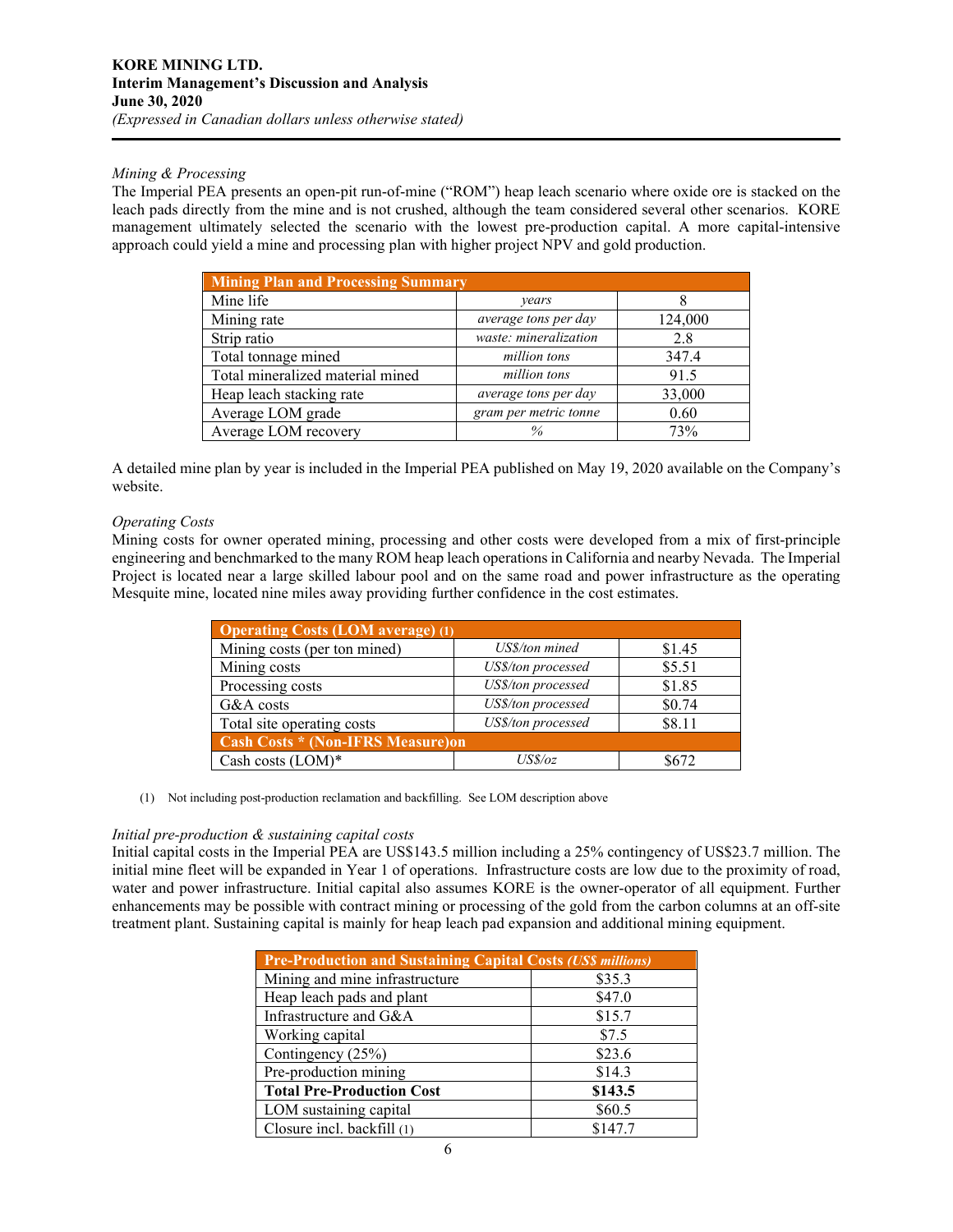(1) Closure cost includes final backfilling of the open pit and site reclamation to California's regulated standards. The cost includes US\$107 million in mining cost, US\$12 million in site operating G&A during back-filling of the final pit, in addition to US\$25 million in other site closure costs. Backfill will return the site to plus 25 feet of original topography while re-establishing natural desert washes (drainages). A 95-million-ton clean alluvial sand and gravel stockpile remain and serve as an aggregate source for local and regional infrastructure. The balance of the closure cost is for normal non-backfill site closure costs to remediate disturbances, remove structures, etc.

## *All In Sustaining Cost (Non IFRS Measure)*

All-in-sustaining costs ("**AISC**")\* are competitive with peer projects and in the second quartile when compared to the World Gold Council AISC cost metric. Imperial's AISC\* is built up as follows:

| $AISC*$ per ounce  |                |
|--------------------|----------------|
| Operating cost (1) | US\$643        |
| Royalties (2)      | <b>US\$29</b>  |
| Sustaining capital | <b>US\$52</b>  |
| Closure            | US\$127        |
| Total AISC*        | <b>US\$851</b> |

- (1) Operating costs includes US\$5 per ounce offsite refining.
- (2) Royalties consist of: (a) 1% NSR royalty to Newmont-Goldcorp; and (b) 1% NSR royalty to Macquarie Bank that has a C\$6.75 million buyout before May 6, 2020.

#### *Imperial Resource Estimate*

In December 2019, the Company completed a new National Instrument 43-101 Technical Report ("Imperial Technical Report") and mineral resource estimate ("Imperial Resource Estimate") for the Company's 100% owned Imperial oxide gold project. The Imperial Resource Estimate is similar to the previously disclosed historic 2012 resource estimate in category, tons and grade. The report, titled *"Technical Report for the Imperial Gold Project, California, USA"* was prepared by SRK Consulting (Canada) Inc. and authored by Glen Cole, PGeo, Anoush Ebrahimi, PEng., and Mark Willow, PEng., each of whom is independent of the Company. The effective date of the Imperial Resource Estimate is December 30, 2019. This mineral resource and the block model were used to develop the 2020 Imperial PEA.

The Imperial Resource Estimate expressed in imperial units is as follows:

| <b>Classification</b>              | Quantity<br>$(900 \text{ tons})$ | <b>Grade Gold</b><br>(oz/t) | Contained<br>Gold (000 oz) |
|------------------------------------|----------------------------------|-----------------------------|----------------------------|
| Indicated                          |                                  |                             |                            |
| Grade Zone (Domains 100, 120)      | 50,379                           | 0.0174                      | 877                        |
| <b>Total Indicated</b>             | 50,379                           | 0.0174                      | 877                        |
| Inferred                           |                                  |                             |                            |
| Grade Zone (Domains 100, 110, 120) | 79,869                           | 0.0156                      | 1,245                      |
| Gravel with grade (Domain 200)     | 10,557                           | 0.0041                      | 43                         |
| Bedrock with grade (Domain 300)    | 9,748                            | 0.0050                      | 48                         |
| <b>Total Inferred</b>              | 100.174                          | 0.0133                      | 1.336                      |

Reported at a cut-off grade of 0.003 oz/ton Au using a price of US\$1,500 /oz Au inside a conceptual pit shell optimized using mining operating costs of US\$1.40 per ton, metallurgical and process recovery of 80%, combined processing and G&A costs of US\$2.30 per ton, US\$0.50 per ton of sustaining capital and overall pit slope of 45 degrees. All figures rounded to reflect the relative accuracy of the estimates.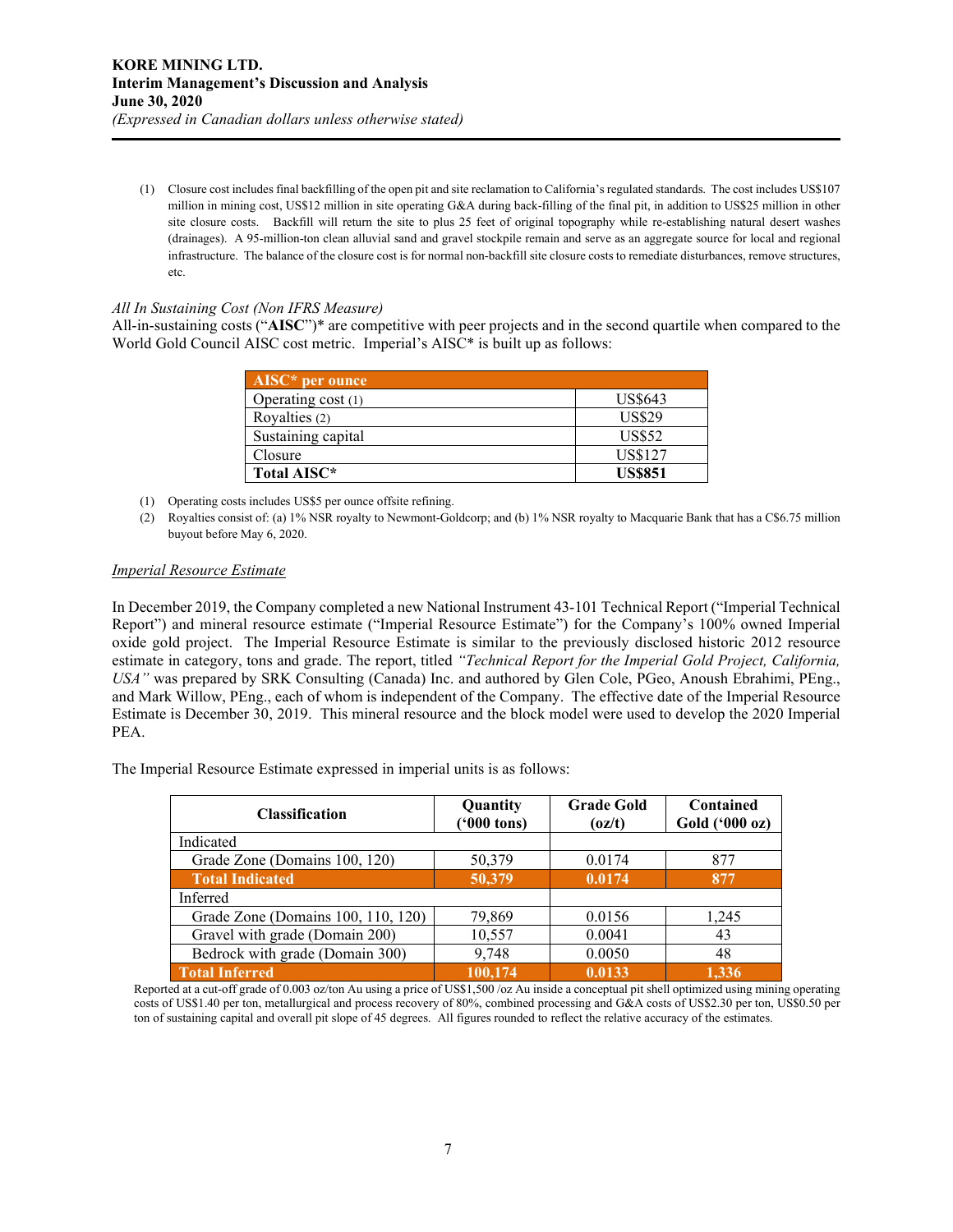| <b>Classification</b>              | Quantity<br>$(900 \text{ tonnes})$ | <b>Grade Gold</b><br>(g/t) | Contained<br>Gold ('000 oz) |
|------------------------------------|------------------------------------|----------------------------|-----------------------------|
| Indicated                          |                                    |                            |                             |
| Grade Zone (Domains 100, 120)      | 45,703                             | 0.59                       | 877                         |
| <b>Total Indicated</b>             | 45,703                             | 0.59                       | 877                         |
| Inferred                           |                                    |                            |                             |
| Grade Zone (Domains 100, 110, 120) | 72,456                             | 0.54                       | 1,245                       |
| Gravel with grade (Domain 200)     | 9,577                              | 0.14                       | 43                          |
| Bedrock with grade (Domain 300)    | 8,843                              | 0.17                       | 48                          |
| <b>Total Inferred</b>              | 90,876                             | 0.46                       | 1.336                       |

The Imperial Resource Estimate expressed in metric units is as follows:

Reported at a cut-off grade of 0.1g/ton Au using a price of US\$1,500 /oz Au inside a conceptual pit shell optimized using mining operating costs of US\$1.54 per tonne, metallurgical and process recovery of 80%, combined processing and G&A of US\$2.53 per tonne, US\$0.55 per tonne of sustaining capital and overall pit slope of 45 degrees. All figures rounded to reflect the relative accuracy of the estimates.

The Imperial Resource Estimate considers 349 boreholes drilled by various operators during the period of 1987-1996. Gold grades were estimated by ordinary kriging constrained within modeled grade zone domain solids. Gold grades were estimated within each domain separately using capped composites from within that domain and applying appropriate search parameters. The authors of the Imperial Resource Estimate considered that the blocks located within the conceptual pit envelope show "reasonable prospects for economic extraction" and can be reported as a mineral resource.

## *Imperial Purchase Agreement Update*

In March 2017, the Company purchased Imperial USA Corp. which owns the Imperial project ("Imperial") located in California from Newmont Goldcorp (formerly Goldcorp) (the "Vendor"). The agreement has provisions for two further payments to the Vendor, with US\$1,000,000 payable upon the announcement of a revised Preliminary Economic Assessment (PEA) or similar report and US\$1,000,000 payable 30 days after the date that gold is poured from ore the is mined from the related properties.

As a result of the Company's release of the Imperial PEA in April 2020, the first US\$1,000,000 payment was triggered, which was capitalized to mineral properties and included in accounts payable as at June 30, 2020. KORE settled the payment in cash in July 2020 and did not issues shares to Newmont Goldcorp as was contemplated in the November 2019 Imperial project purchase agreement amendment where Newmont Goldcorp agreed to accept common shares of the Company as settlement.

# *Long Valley, California, USA*

The Long Valley Property is located in Mono County, east-central California, approximately 57 miles to the south of the town of Bridgeport and about 45 miles north of the town of Bishop, California. Both towns are connected by U.S. Highway 395, which passes a few miles west of the property. Access to the property from the highway is via a series of graded gravel roads. The claims are on federally owned lands administered by the U.S. Forest Service, U.S. Department of Agriculture. The surface rights in the area of the claims are owned by the U.S. government, with the area being subject to a surface grazing lease issued by the U.S. Forest Service.

In January and March 2020, KORE announced results from exploration programs at the Long Valley that defined a new exploration strategy for both oxides and sulphides. The drill chip re-logging, geophysics, mapping and field sampling generated data-driven, high priority oxide gold drill targets and defined clear targets for drilling sulphide "feeder" structures. KORE plans to drill the highest priority targets in 2020 subject to financing and permitting from the US Forest Service.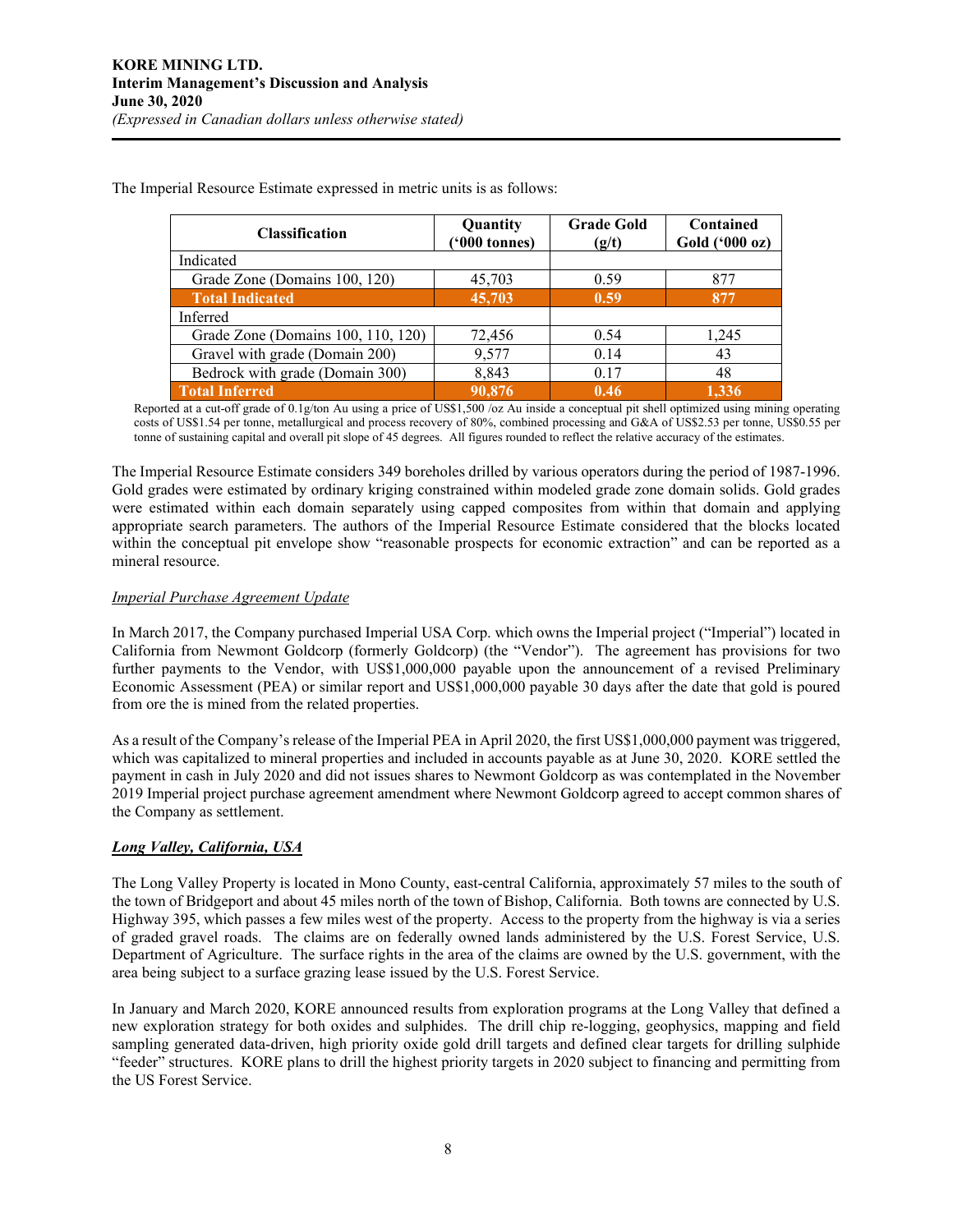## *Long Valley Resource Estimate*

In 2019, KORE updated, pit-optimized resource estimate by Mine Development Associates ("MDA), titled "*Amended Technical Report & Resource Estimate for the Long Valley Project, Mono County, California, USA"* was prepared by Mine Development Associates and authored by Neil Prenn, PE., and Steven I Weiss, C.P.G., each of whom is independent of the Company. The effective date of the Technical Report is November 15, 2019.

The Long Valley Resource Estimate presented herein amends and replaces the April 25, 2018 estimate by Mine Development Associates.

| Long Valley Mineral Resource Estimate - Imperial Units |
|--------------------------------------------------------|
|--------------------------------------------------------|

| <b>Classification</b>  | $Cut$ -Off<br>$\left( \frac{\alpha}{\alpha} \right)$ ton) | Quantity<br>$(900 \text{ tons})$ | <b>Grade Gold</b><br>$\left( \frac{\alpha}{\alpha} \right)$ ton) | Contained<br>Gold ('000 oz) |
|------------------------|-----------------------------------------------------------|----------------------------------|------------------------------------------------------------------|-----------------------------|
| Indicated              |                                                           |                                  |                                                                  |                             |
| Oxide                  | 0.005                                                     | 35,945                           | 0.018                                                            | 636                         |
| Transition             | 0.006                                                     | 4,263                            | 0.014                                                            | 59                          |
| Sulphide               | 0.006                                                     | 33,428                           | 0.017                                                            | 552                         |
| <b>Total Indicated</b> |                                                           | 73,635                           | 0.017                                                            | 1,247                       |
| Inferred               |                                                           |                                  |                                                                  |                             |
| Oxide                  | 0.005                                                     | 9,192                            | 0.020                                                            | 185                         |
| Transition             | 0.006                                                     | 1,314                            | 0.016                                                            | 21                          |
| Sulphide               | 0.006                                                     | 15,464                           | 0.018                                                            | 280                         |
| <b>Total Inferred</b>  |                                                           | 25,970                           | 0.019                                                            | 486                         |

Gold resources that are contained in a US\$1,500 per ounce optimized pit. Other pit optimization parameters summarised below in Note 1.

#### Long Valley Mineral Resource Estimate – Metric Units

| <b>Classification</b>  | Cut-Off<br>$(g / \text{tonne})$ | Quantity<br>$(900 \text{ tonnes})$ | <b>Grade Gold</b><br>$(g / \text{tonne})$ | Contained<br>Gold ('000 oz) |
|------------------------|---------------------------------|------------------------------------|-------------------------------------------|-----------------------------|
| Indicated              |                                 |                                    |                                           |                             |
| Oxide                  | 0.17                            | 32,609                             | 0.61                                      | 636                         |
| Transition             | 0.21                            | 3,867                              | 0.47                                      | 59                          |
| Sulphide               | 0.21                            | 30,325                             | 0.57                                      | 552                         |
| <b>Total Indicated</b> |                                 | 66,801                             | 0.58                                      | 1,247                       |
| Inferred               |                                 |                                    |                                           |                             |
| Oxide                  | 0.17                            | 8,339                              | 0.69                                      | 185                         |
| Transition             | 0.21                            | 1,192                              | 0.55                                      | 21                          |
| Sulphide               | 0.21                            | 14,029                             | 0.62                                      | 280                         |
| Total Inferred         |                                 | 23,560                             | 0.65                                      | 486                         |

Gold resources that are contained in a US\$1,500 per ounce optimized pit. Other pit optimization parameters below in Note 1:

Note 1: Pit optimization parameters include:

- Pit Slope degrees 45 degrees
- Mining US\$1.70 / ton mined
- Crushing US\$1.40 / ton processed
- Heap Leach US\$1.80 / ton processed
- Sulfide Mill US\$8.60 / ton processed
- G&A US\$0.63 / ton processed
- Refining Cost US\$5 / oz Au produced
- Recovery (Oxide Less than 150' below surface) 80% heap recovery
- Recovery (Transition 150-200' below surface) 90% mill recovery
- Recovery (Sulfide Below sulfide surface) 90% mill recovery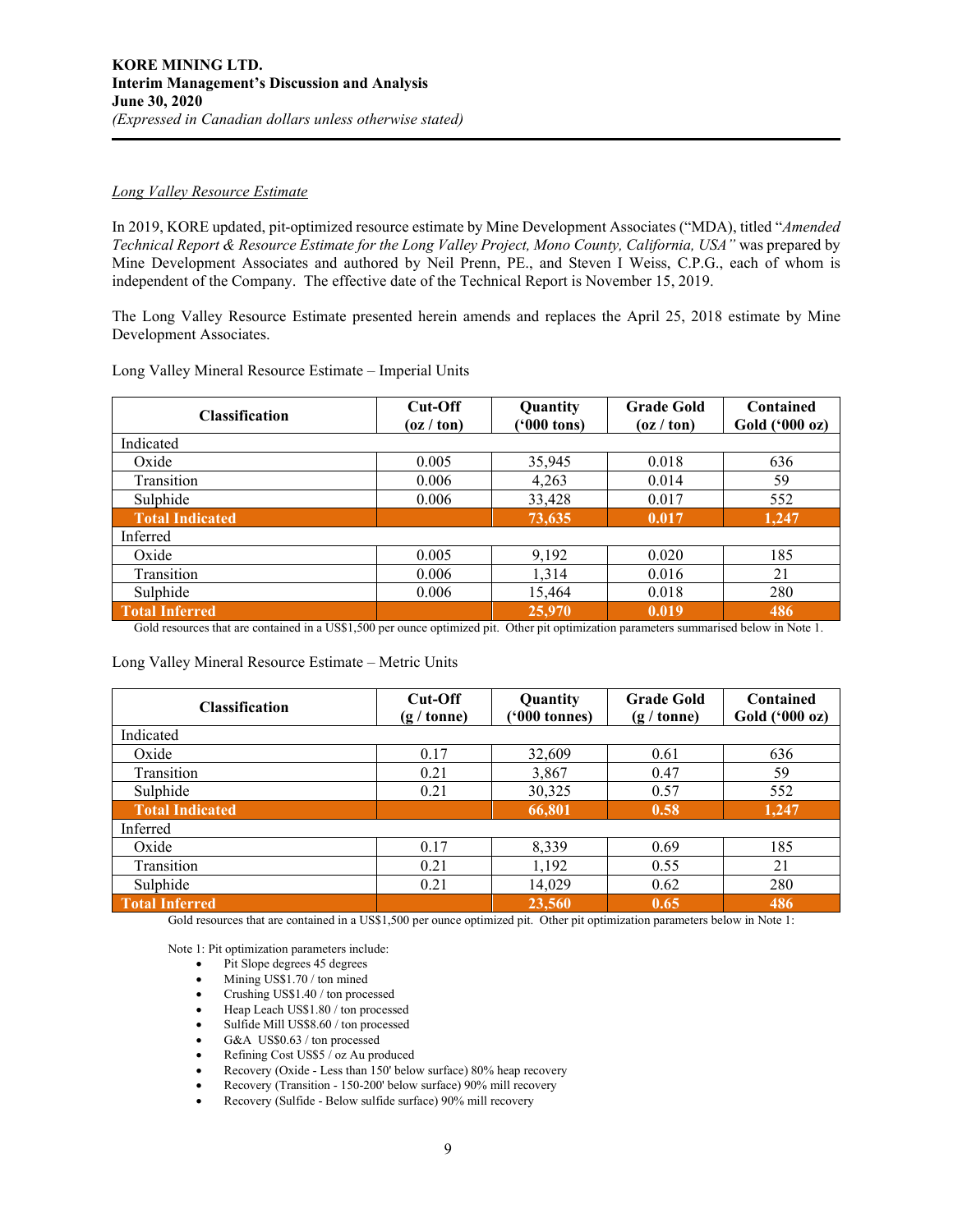Resources reported as oxide are the material situated above an oxide-sulfide boundary that was generally determined by recording the last occurrence of oxide minerals observed in the drill cuttings or core, and above a transition zone that occurs approximately between 150 and 200 feet (50 and 60 metres) below the surface. As such, not all material situated above this boundary can be considered as oxide in the context of metallurgical recovery, as it undoubtedly includes materials that will react differently metallurgically. [

In August 2020, KORE commenced work on a Preliminary Economic Assessment for Long Valley ("LV PEA"). With access to nearby infrastructure and skilled labour, KORE believes there is a strong economic case for the current resource with growth potential from exploration. The LV PEA will scope an open pit mine with heap leach processing of oxide and transition materials. The Project is expected to benefit from nearby skilled labour, major highways and power infrastructure. Long Valley has extensive oxide metallurgical testing which showed the oxide and transition materials are amenable to heap leaching and has the potential for high recoveries. The shallow nature of the deposit will enable full compliance with California's stringent reclamation requirements including backfilling in the LV PEA. The Long Valley PEA is expected to be completed in late Q3 2020.

# *FG Project, British Columbia, Canada*

The 100% owned FG property ("FG Project") is an orogenic gold and early stage gold-copper porphyry project located in the Cariboo region of British Columbia, Canada. FG Project is located at the headwaters of the Horsefly River, 50 kms east of Horsefly, B.C. and consists of 35 contiguous claims (13,008 ha).

# *Winter 2020 Drill Program*

In the three months ended March 31, 2020, KORE commenced a diamond drilling program at FG Gold. The drill program was designed to define and delineate structural controls on existing higher-grade gold mineralization and target new discoveries at depth and on-strike. Shallow previous drilling leaves the host rock un-tested at depth and on the remainder of the 20-kilometer gold trend which is only partially explored.

Eight (8) core drill holes for a total of 1,577 meters were completed. Assays for all eight holes were disclosed in three news releases with the following highlights:

- Lower Zone discovered below known mineralization
	- o 10 meters of 3.9 g/t gold starting at 237 meters in FG-20-369 including:
		- 1.0 meter of 33.9 g/t at 239.0 meters
	- o 10 meters of 0.8 g/t at 185 meters in same zone in FG-20-368
	- o 52.5 meters of 1.1 g/t gold at 122.5 meters in FG-20-375
		- Hole terminated in mineralization  $\omega$  2.6 g/t gold; open at depth
	- o New Lower Zone thickness remains open
- Upper Zone (current mineralization) upgrading and structural drilling highlights:
	- o 76.5 meters of 1.1 g/t gold starting at 5.5 meters in FG-20-368
	- o 32.0 meters of 3.0 g/t gold starting at 22.0 meters in FG-20-369
	- o 51.0 meters of 1.6 g/t gold at 19.0 meters downhole in FG-20-370
	- o 98.0 meters of 1.0 g/t gold at 24.0 meters downhole in FG-20-372
	- o 11.0 meters of 10.0 g/t gold at 44.0 meters downhole in FG-20-373
- Large diameter, oriented core and metallic screen assays have upgraded past drilling
- Silver assays, rarely assayed for historically, as high as  $116 \frac{g}{t}$  over 1 meter in metallic screens indicate some silver potential
- Additional two kilometers mineralized strike targeted with on-going 5,000 meter drill program
- Mineralization remains open at depth and along almost the entire 20-kilometer trend representing a district scale exploration opportunity for further discovery and resource expansion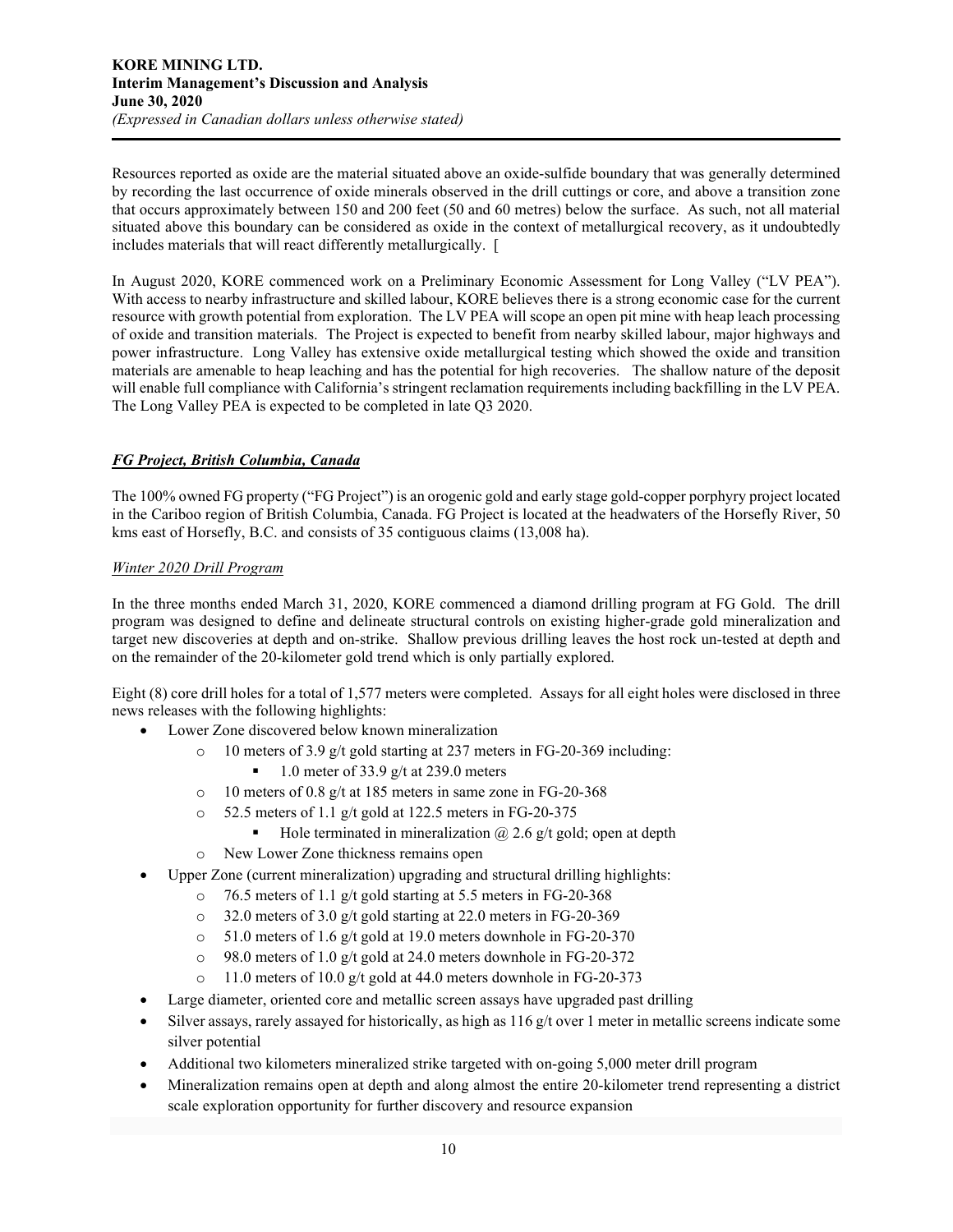Drilling was halted for winter break-up and re-starting in June 2020.

# *Summer 2020 Drill Program*

In June 2020, KORE recommenced drilling with the continued objective to define and delineate structural controls on existing higher-grade gold mineralization and target new discoveries at depth and on-strike. The Company plans to drill an additional 4,000 - 5,000 meters in 12-15 holes. As of the writing of this MD&A six (6) holes have been completed with assays pending. The program is expected to last through early Q4 2020.

## *FG Gold Resource Estimate*

The FG Gold Project property has a resource estimate completed by K.V.Campbell of ERSi Earth Resource Surveys Inc. and G.H. Giroux of Giroux Consultants Ltd. in July 2015.

|                      | <b>Size (tonnes)</b> | Grade $(g/t)$ | Au (oz) | Au Cutoff $(g/t)$ |
|----------------------|----------------------|---------------|---------|-------------------|
| Measured             | 5,600,000            | 0.81          | 145,000 | 0.50              |
| Indicated            | 9,570,000            | 0.76          | 231,000 | 0.50              |
| <b>Total M&amp;I</b> | 15,170,000           | 0.78          | 376,000 |                   |
| Inferred             | 27,493,000           | 0.72          | 634,900 | 0.50              |

|  | FG Gold Project Resource Estimate, July 2015 |  |
|--|----------------------------------------------|--|
|  |                                              |  |

The Project has also yielded highly prospective gold-copper porphyry targets within an intrusion called the Nova Zone. The Nova Zone, potentially 3.5 km by 1 km, was discovered in 2018 through compilation of historic soil geochemistry, and airborne geophysical studies. 2018 drilling demonstrated semi-massive and massive copper and iron sulphides and intersected (hole DDH-18-002) over 32 metres of 0.52% copper equivalent, including 8.65 metres of [1](#page-10-0).1% copper equivalent.<sup>1</sup> Gold grades as high as 5.70 g/t, copper grades as high as 1.01%, and silver grades as high as 4.98 g/t were encountered in drill core.

# *Gold Creek Project, British Columbia, Canada*

The 100% owned Gold Creek project ("Gold Creek") is located 2 km NE of the town of Likely in the Cariboo - the heart of British Columbia's historic "Gold Rush" district. Gold Creek consists of 34 claims totalling 9,673 ha and approximately 8 km to the NW of the Spanish Mountain deposit. Access is from Likely by an all-weather gravel road. The site has well developed infrastructure and is just 70km NE of Williams Lake, a major regional centre serviced by an airport and railway. There is a 1% net smelter royalty on the property to a prior owner. The Company may purchase one-half of the royalty for \$1,000,000.

Compilation of historical drilling, soil sampling, and geophysics were completed by KORE in 2018. The Company determined that gold mineralization is closely correlated with elevated arsenic and contained within a greywacke rock unit. The higher-grade gold intercepts in drill holes within the projects "Camp Zone" show similarities to the highgrade zone of the nearby Spanish Mountain Gold Deposit (TSX Venture: SPA). A large portion of the resource and the highest grades at Spanish Mountain occur at the contact between the greywacke and argillites, similar to mineralization at Gold Creek.

Historic drilling at the Camp Zone, based on gold in soils anomalies, from 2011 and 2017 confirmed large widths of mineralization in the silicified greywacke from surface with multiple higher-grade vein intercepts within a lowergrade halo. Intercepts included 1.5m of 13.4 g/t (GC11-27 10.7m to 12.2m), 9m of 5.5g/t (GC17-34 16.0m to 25.0m), including 1.5m of 18.0g/t, and 84.65m of 1.0g/t (GC17-35 85.85m to 170.50m).

Arsenic in soils indicates an 8.5km long NW-SE trend that is coincident with the NW-SE trending Camp Zone. KORE tested several arsenic anomaly targets in 2018 with four drill holes for 940 meters. All four of the holes encountered

<span id="page-10-0"></span><sup>1</sup> Cu equivalent calculated using metals prices at April 29, 2019: USD\$1,278/oz Au, US\$14.77/oz Ag, US\$2.90/lb Cu.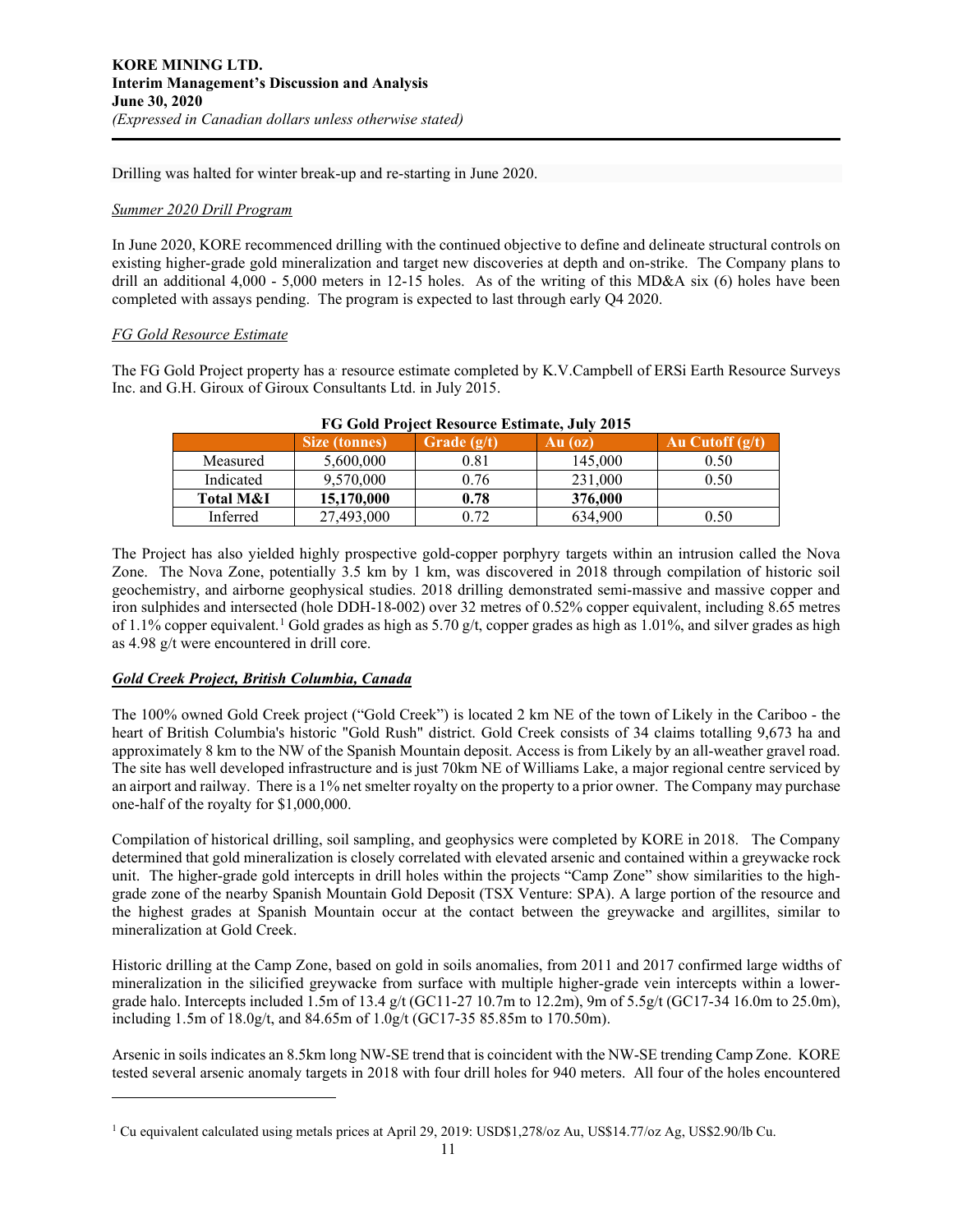broad zones of alteration and mineralization within the greywacke, interbedded with argillites, mudstones, and conglomerates. Hole GC18-36 intercepted 25.7m of 1.3g/t, including 3 metres of 8.6g/t gold near surface and Hole GC18-39 intercepted 1.5m of 32.2 g/t gold, within an overall intercept of 9.0m of 5.8 g/t gold. Visible gold was observed in the 3rd (GC18-038) and 4th (GC18-039) hole. Maps, sections and a table of drill holes completed are available in KORE news releases dated November 13 and December 4, 2018.

The 2018 KORE drilling combined with historical trenching extends the Camp Zone to over 400 metres along strike and is open along both strike and at depth.

## *Planned 2020 Drill Program*

KORE plans to build on Camp Zone exploration success in 2020 with additional drilling. Weather permitting, the Company plans to drill 6-10 holes for a total of  $1,500m - 2,000m$  after completion of the FG Gold drill program, targeted for early to mid Q4 2020.

# *NI 43-101 Resource Estimate Summary*

|                          | <b>Size</b><br>(tonnes) | Grade<br>(g/t) | Au<br>(oz) | Au Cut-off<br>(g/t) |
|--------------------------|-------------------------|----------------|------------|---------------------|
| Measured                 |                         |                |            |                     |
| FG Gold <sup>2</sup>     | 5,600,000               | 0.81           | 145,000    | 0.50                |
| <b>Total Measured</b>    | 5,600,000               | 0.81           | 145,000    |                     |
| Indicated                |                         |                |            |                     |
| Long Valley <sup>3</sup> | 66,801,000              | 0.58           | 1,247,000  | $0.17 \& 0.21$      |
| FG Gold <sup>2</sup>     | 9,570,000               | 0.76           | 231,000    | 0.50                |
| Imperial <sup>4</sup>    | 45,703,000              | 0.59           | 877,000    | 0.1                 |
| Total Indicated          | 122,074,000             | 0.60           | 2,355,000  |                     |
| <b>TOTAL M&amp;I</b>     | 127,674,000             | 0.61           | 2,500,000  |                     |
| Inferred                 |                         |                |            |                     |
| Long Valley <sup>3</sup> | 23,560,000              | 0.65           | 486,000    | $0.17 \& 0.21$      |
| <b>FG Gold</b>           | 27,493,000              | 0.72           | 634,900    | 0.50                |
| Imperial <sup>4</sup>    | 90,876,000              | 0.46           | 1,336,000  | 0.1                 |
| <b>TOTAL INFERRED</b>    | 141,929,000             | 0.54           | 2,457,000  |                     |

<span id="page-11-0"></span><sup>2</sup> . "NI43-101 Technical Report, Frasergold Exploration Project, Cariboo Mining Division, BC" for Eureka Resources Inc. dated July 20, 2015 by K.V. Campbell of ERSi Earth Resource Surveys Inc. and G.H. Giroux of Giroux Consultants Ltd. See technical report for more details – available

<span id="page-11-1"></span>at www.k[o](http://www.koremining.com/)remining.com or www.sedar.com.<br><sup>3</sup> "Amended Technical Report and Resource Estimate for the Long Valley Project, Mono County, California, USA" effective date Dec 18, 2019. Neil Prenn, P.E. and Steven I. Weiss, C.P.G. of Mine Development Associates. Oxide cut-off 0.17 g/t. Transition and sulphide cut-off 0.21 g/t. See technical report for more details – available at [www.koremining.com](http://www.koremining.com/) o[r www.sedar.com.](http://www.sedar.com/)

<span id="page-11-2"></span><sup>4</sup> "Preliminary Economic Assessment – Technical Report Imperial Gold Project, California, USA" dated May 19, 2020 by Terre Lane, RMSME and Dr. Todd Harvey, RMSME of GRE and, Glen Cole - P.Geo. of SRK Consulting (Canada) Inc. See the technical report for more details – available a[t www.koremining.com](http://www.koremining.com/) o[r www.sedar.com.](http://www.sedar.com/)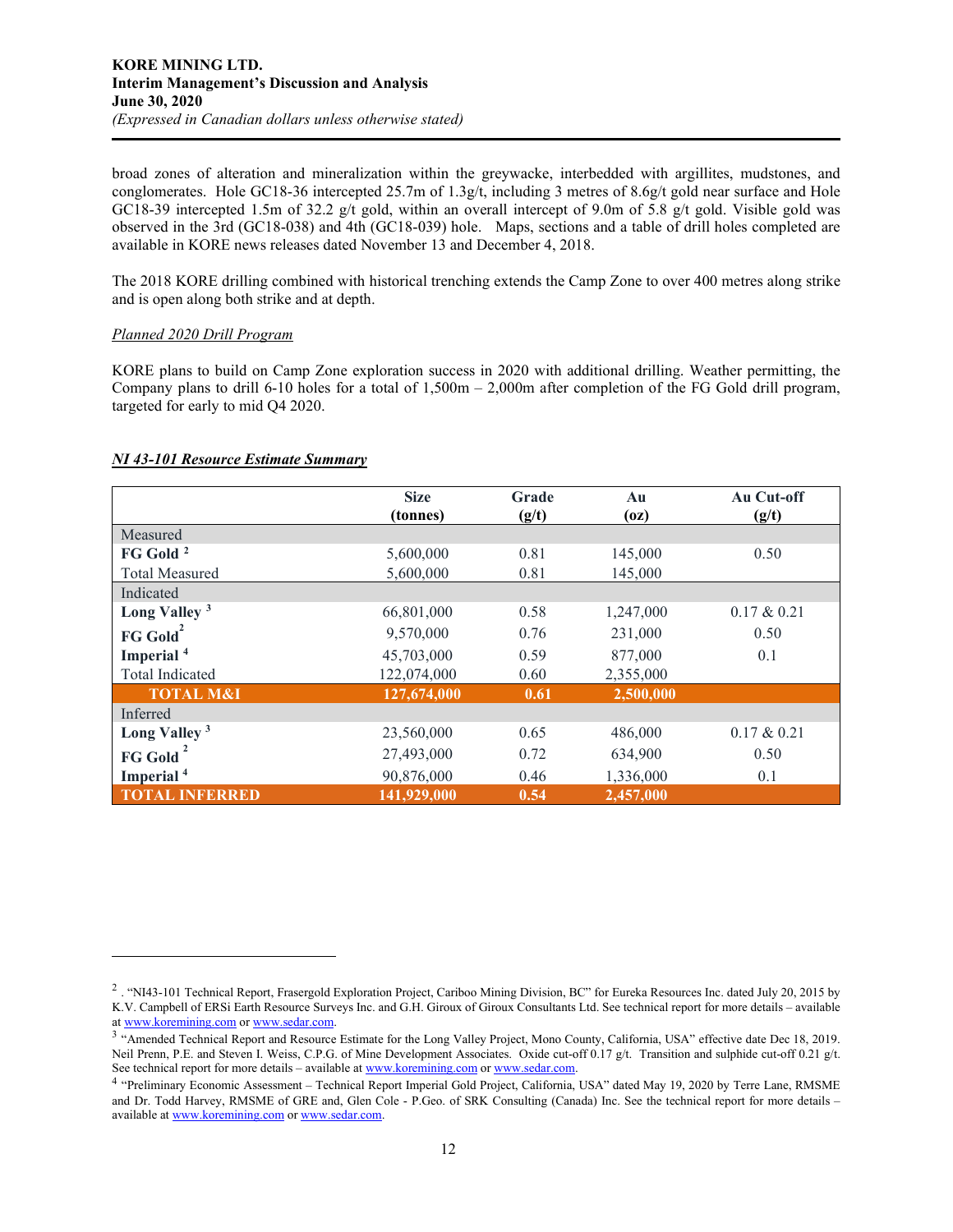## **Exploration & Evaluation Expenses**

Following is a summary of accumulated acquisition costs and exploration and evaluation expenses by project for the six months ended June 30, 2020:

| As at June 30, 2020                    | <b>Long Valley</b> | <b>Imperial</b> | <b>FG Gold-</b> | <b>Gold Creek</b> |
|----------------------------------------|--------------------|-----------------|-----------------|-------------------|
| <b>Acquisition Costs</b>               | \$<br>525,001      | \$1,357,488     | \$<br>370,607   | 498,136           |
|                                        |                    |                 |                 |                   |
| For the six months ended June 30, 2020 | <b>Long Valley</b> | <b>Imperial</b> | <b>FG Gold</b>  | <b>Gold Creek</b> |
| Exploration and evaluation expenses    |                    |                 |                 |                   |
| Assay and sampling                     | \$                 | \$<br>4,890     | S<br>56,804     |                   |
| Claim maintenance and staking          |                    | 8,787           |                 |                   |
| Community consultation                 |                    | 40,658          |                 |                   |
| Drilling                               |                    |                 | 403,183         |                   |
| Engineering, metallurgy and            | 41,101             | 110,106         | 21,814          |                   |
| geotechnical                           |                    |                 |                 |                   |
| Environmental                          | 8,177              | 53,125          |                 |                   |
| Geological and project evaluation      | 9,818              | 33,992          | 115,724         | 3,143             |
| Geophysics                             | 102,174            | 142,360         |                 |                   |
| Travel                                 | 22,193             | 31,205          | 74,050          |                   |
| Cost recovery                          | (7,978)            |                 |                 |                   |
|                                        | \$<br>175,485      | 425,123         | 671,575         | 3,143             |

## **Results of Operations**

For the three and six months ended June 30, 2020

During the three and six months ended June 30, 2020, the Company's net loss was \$1,288,253 and \$2,698,473 (2019 net income of \$1,555,871 and \$1,043,632) respectively. The main contributor for the variance between 2019 and 2020 is the gain on royalty sale in 2019 of \$2,140,779 which was a non-recurring transaction. The remainder of the variance is related primarily to the increase in exploration and evaluation expenses of \$455,348 and \$1,275,326 for the three and six months ended June 30, 2020 as compared to \$63,601 and \$86,585 for the three and six months ended June 30, 2019.

# **Summary of Quarterly Results**

The following table shows selected quarterly financial information for each of the last eight quarters:

|                         |                                             | <b>Jun 30,</b><br>2020 | <b>Mar 31,</b><br>2020 | Dec 31.<br>2019 | <b>Sep 30,</b><br>2019 | <b>Jun 30,</b><br>2019 | <b>Mar 31,</b><br>2019 | Dec 31.<br>2018 | <b>Sept 30,</b><br>2018 |
|-------------------------|---------------------------------------------|------------------------|------------------------|-----------------|------------------------|------------------------|------------------------|-----------------|-------------------------|
| Net.<br>$(\text{loss})$ | mcome                                       | (\$1,288,253)          | (\$1,410,220)          | (\$1,105,631)   | (\$1,728,325)          | \$1,555,871            | $(\$512,239)$          | $(\$3,077,613)$ | $(\$514,213)$           |
| <b>Basic</b>            | and<br>diluted earnings<br>(loss) per share | (S0.01)                | $(\$0.02)$             | (S0.01)         | (S0.02)                | \$0.02                 | (S0.01)                | (S0.04)         | (\$0.03)                |

#### **Liquidity, Capital Resources and Going Concern**

The consolidated financial statements have been prepared on a going concern basis which assumes that the Company will be able to realize its assets and discharge its liabilities in the normal course of business for the foreseeable future. The continuing operations of the Company are dependent upon the Company's ability to arrange adequate financing in the near term. However, there can be no assurance that the Company will be able to obtain adequate financing in the future or that the terms of such financing will be favourable. If adequate financing is not available when required, the Company may be required to delay, scale back or eliminate various programs and may be unable to continue operations. The Company will seek such additional financing through debt or equity offerings, but there can be no assurance that such financing will be available on terms acceptable to the Company or at all.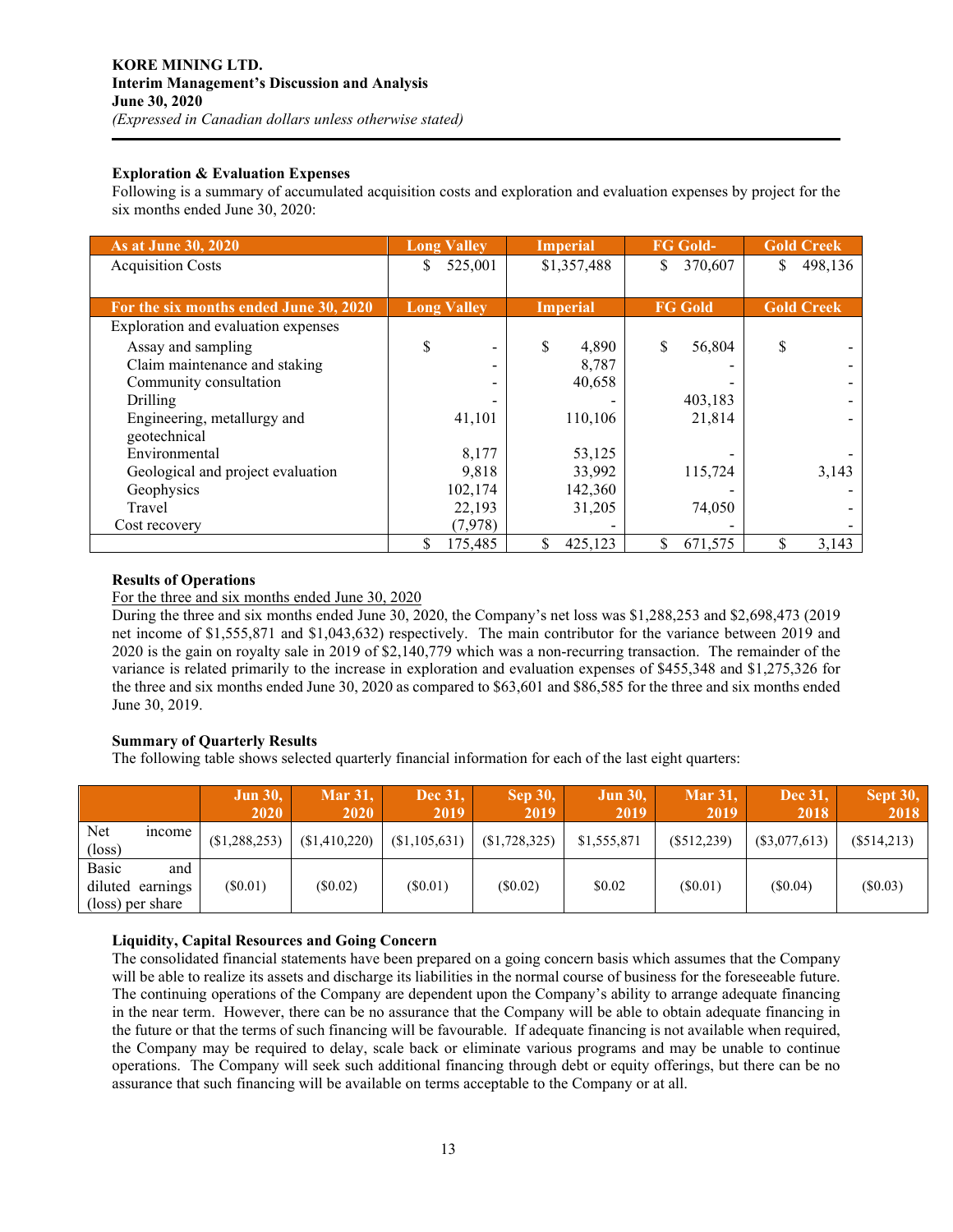As at June 30, 2020, the Company had a cash balance of \$4,172,197 and working capital of \$2,235,899 with current liabilities of \$2,039,234. The Company has incurred losses since inception and does not generate any cash inflows from operations. For the six months ended June 30, 2020, cash used in operating activities totaled \$2,306,759. Subsequent to June 30, 2020, the Company raised \$7,500,000 pursuant to a private placement.

While the Company anticipates it has sufficient capital to meet its current obligations and planned activities, the Company expects it will need to raise additional capital to carry out its long term objectives. While the Company has been successful in the past in obtaining financing, there is no assurance that it will be able to obtain adequate financing in the future or that such financing will be on terms that are acceptable to the Company and, as a result, this material uncertainty gives rise to significant doubt regarding the going concern assumption and, accordingly, the ultimate appropriateness of the use of accounting principles applicable to a going concern. The Company's consolidated financial statements do not reflect the adjustments to the carrying values of assets and liabilities and the reported expenses and balance sheet classifications that would be necessary if the Company were unable to realize its assets and settle its liabilities as a going concern in the normal course of operations for at least 12 months following the year end. These adjustments could be material.

# *Cash Used In Operating Activities*

Net cash used in operating activities during the six months ended June 30, 2020 was \$2,306,759 (June 30, 2019 cash used in operations - \$1,279,866). Cash used in operating activities primarily related to operations during the period, including exploration and evaluation expenses, professional fees, management fees and marketing costs, as well as the settlement of outstanding liabilities.

## *Cash Provided by Financing Activities*

Net cash provided by financing activities during the six months ended June 30, 2020 was \$3,329,853 (June 30, 2019 cash used in operations - \$1,757,974). Cash provided by financing activities primarily related to the Company's private placement for gross proceeds of \$3,000,000, supplemented by cash inflows from the exercise of options and warrants during 2020.

#### **Outstanding Share Data**

The Company's authorized share capital consists of an unlimited number of common shares without par value. At June 30, 2020, there were 96,907,360 shares issued and outstanding.

Subsequent to June 30, 2020, the Company issued 6,000,000 units at a price of \$1.00 per unit ("Unit") and 1,500,000 flow through units at a price of \$1.50 per flow through unit ("FT Unit") pursuant to a private placement. Each unit consists of one share and one half share purchase warrant, where each whole warrant entitles the holder to acquire an additional share of the Company at a price of \$1.50 for a period of 24 months. Each FT Unit consists of one flow through share and one-half share purchase warrant, where each whole warrant entitles the holder to acquire an additional share of the Company at a price of \$1.50 for a period of 24 months.

Subsequent to June 30, 2020, 2,150,920 warrants were exercised for proceeds of \$1,575,460.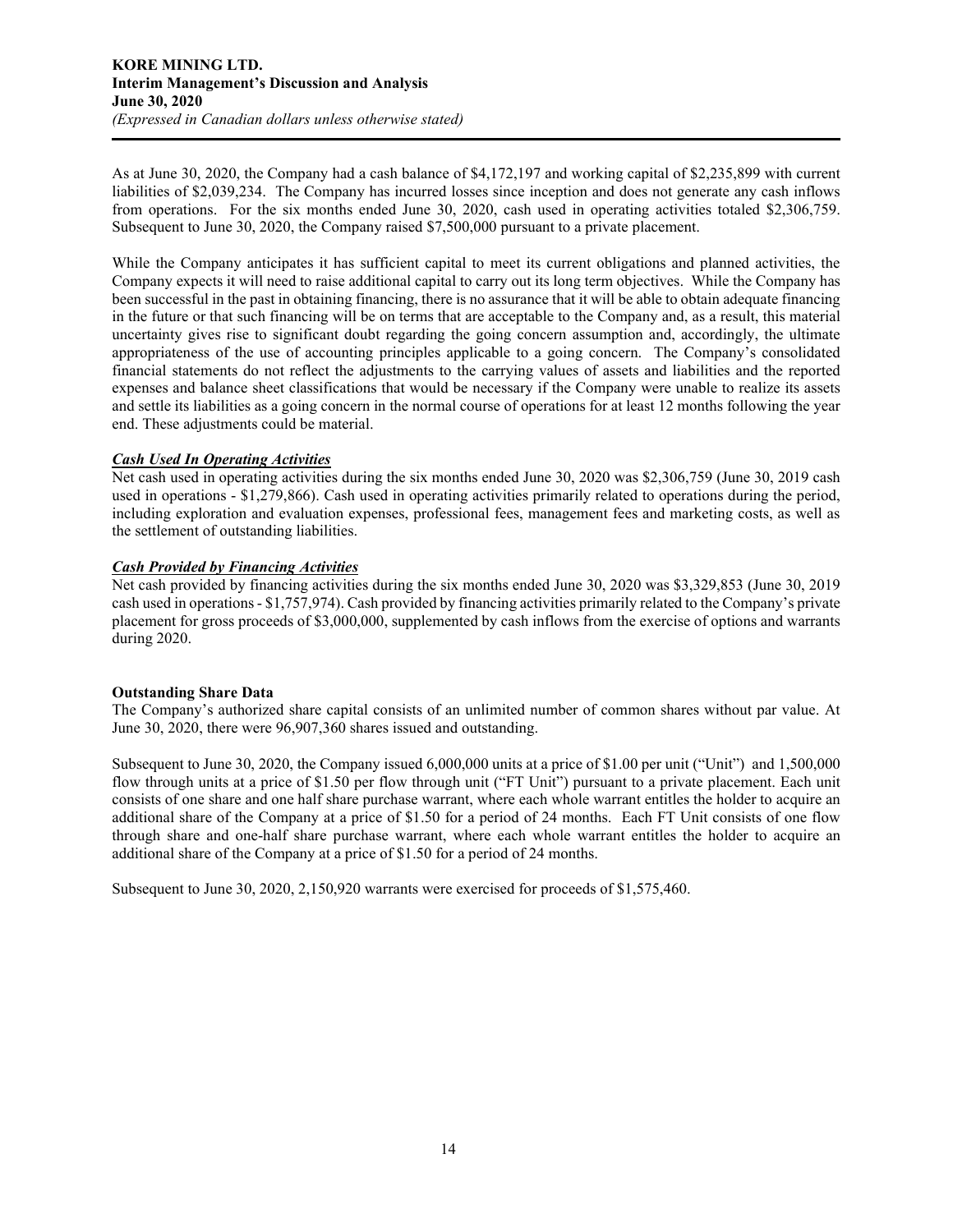As of the date of this MD&A, the following shares, warrants and options were outstanding:

|                                  | <b>Number of</b>               |                       |                    |
|----------------------------------|--------------------------------|-----------------------|--------------------|
|                                  | <b>Shares/Options/Warrants</b> | <b>Exercise Price</b> | <b>Expiry Date</b> |
| Issued and Outstanding Shares    | 106,058,280                    |                       |                    |
| Agents' Warrants                 | 16,632                         | \$0.50                | October 21, 2020   |
| Warrants                         | 3,000,000                      | \$1.50                | July 22, 2022      |
| Warrants                         | 500,000                        | \$1.50                | July 27, 2022      |
| <b>Stock Options</b>             | 1,250,000                      | \$0.50                | November 1, 2023   |
| <b>Stock Options</b>             | 2,166,668                      | \$0.14                | January 12, 2024   |
| <b>Stock Options</b>             | 150,000                        | \$0.25                | May 9, 2024        |
| <b>Stock Options</b>             | 2,600,000                      | \$0.27                | July 3, 2024       |
| <b>Stock Options</b>             | 500,000                        | \$0.29                | October 18, 2024   |
| <b>Stock Options</b>             | 1,000,000                      | \$0.435               | April 27, 2025     |
| Fully Diluted at August 20, 2020 | 117,241,580                    |                       |                    |

## **Financial Instruments and Risk Management**

#### **Financial Risk Management**

The Company may be exposed to risks of varying degrees of significance which could affect its ability to achieve its strategic objectives. The main objectives of the Company's risk management processes are to ensure that risks are properly identified and that the capital base is adequate in relation to those risks. The principal risks to which the Company is exposed are described below.

#### **a.** Credit risk

Credit risk is the risk of potential loss to the Company if a counterparty to a financial instrument fails to meet its contractual obligations. The Company's credit risk is primarily attributable to its cash.

The Company has assessed its exposure to credit risk on its cash and has determined that such risk is minimal. The majority of the Company's cash is held with reputable financial institutions in Canada.

#### **b.** Liquidity Risk

Liquidity risk is the risk that the Company is not able to meet its financial obligations as they fall due. As at June 30, 2020, the Company had working capital of \$2,235,859 and it does not have any long term monetary liabilities. Subsequent to June 30, 2020, the Company raised an additional \$7,500,000 pursuant to a private placement (Note 5). The Company will seek additional financing through debt or equity offerings, but there can be no assurance that such financing will be available on terms acceptable to the Company or at all. The Company's approach to managing liquidity risk is to ensure that it will have sufficient liquidity to meet liabilities when they fall due. As at June 30, 2020, the Company had cash of \$4,917,197 to settle current liabilities of \$2,039,234. The Company's financial liabilities have contractual maturities of 30 days or are due on demand and are subject to normal trade terms. See Liquidity, Capital Resources and Going Concern" for more information.

**c.** Interest rate risk

Interest rate risk is the risk arising from the effect of changes in prevailing interest rates on the Company's financial instruments. The Company holds its cash and cash equivalents on which it earns variable rates of interest, and may therefore be subject to a certain amount of risk, though this risk is considered by management to be immaterial.

#### **d.** Foreign currency risk

Foreign currency risk is the risk that the fair value of, or future cash flows from, the Company's financial instruments will fluctuate because of changes in foreign exchange rates. The Company maintains its cash reserves in Canadian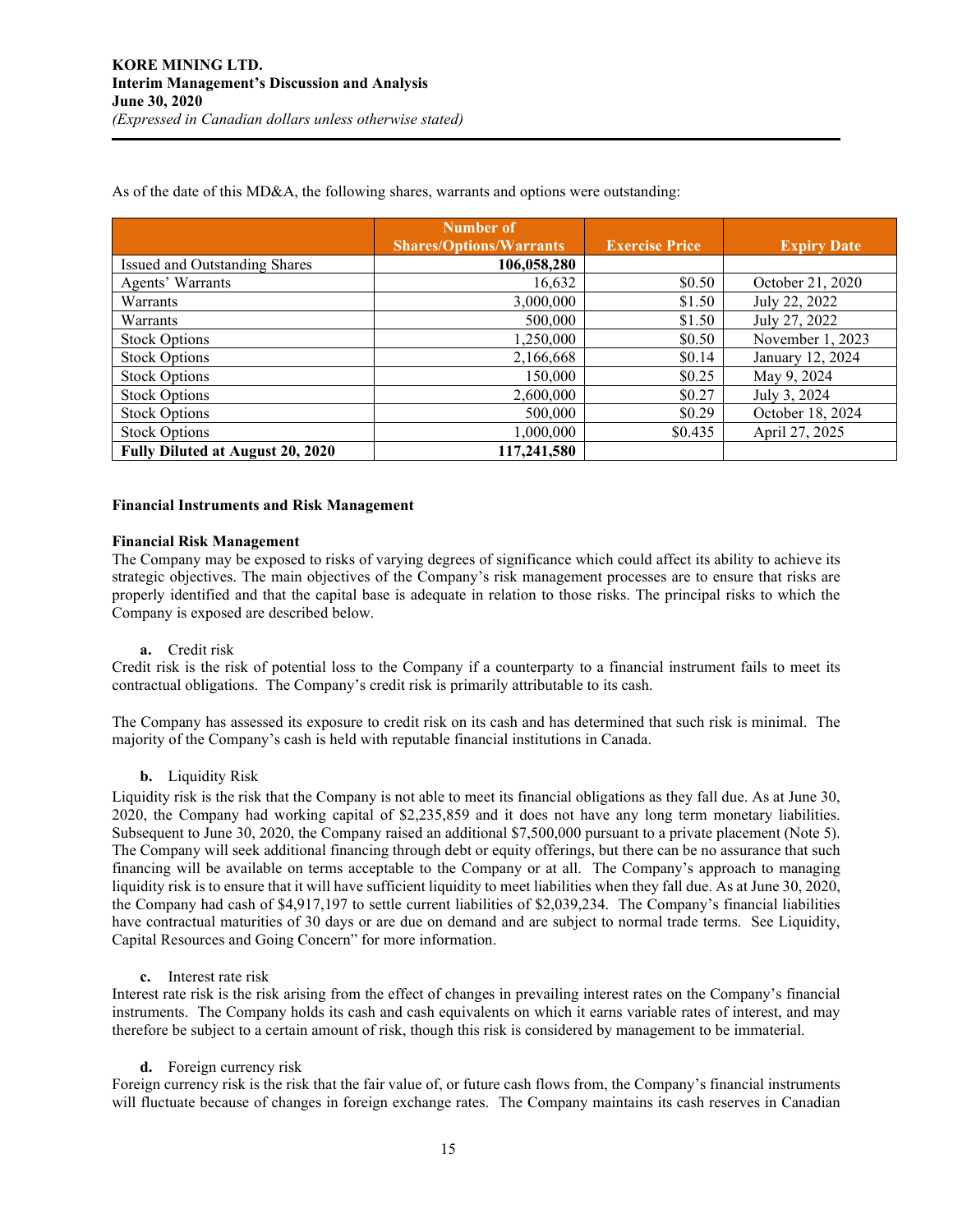and United States dollars. The portion of the Company's funds held in US dollars are subject to fluctuations in foreign exchange rates.

At June 30, 2020, the Company has certain monetary items denominated in United States dollars. Based on these net exposures, a 10% appreciation or depreciation of the Canadian dollar against the United States dollar would result in an increase or decrease of \$58,008 in the Company's net loss.

## **Fair Values**

The carrying values of cash, deposits and other receivables and trade and other accounts payable approximate fair values due to their short-term to maturity nature or the ability to readily convert to cash.

## **Related Party Transactions and Balances**

During the six months ended June 30, 2020, the related party transactions (excluding key management compensation) were as follows:

a) A company owned by a relative of a director provided marketing consulting services of \$nil (2019 - \$25,250) for the six months ended June 30, 2020.

b) Amounts owing to related parties are unsecured, non-interest bearing and due on demand. As at June 30, 2020, \$75,468 (2019 - \$278,496) is due to related parties.

## **Key Management Compensation**

Key management are those personnel having the authority and responsibility for planning, directing and controlling the Company and include the Chairman, President & Chief Executive Officer, Chief Financial Officer, Chief Operating Officer and Directors. For the six months ended June 30, 2020, total key management compensation was \$547,150 (2019 - \$397,255), which includes management fees and salaries of \$366,969 (2019 - \$273,500) and sharebased payments of \$180,181 (2019 - \$123,755).

#### **Significant Judgments, Estimates and Assumptions**

The preparation of the Company's consolidated financial statements in conformity with IFRS requires management to make judgments, estimates and assumptions that affect the reported amounts of assets and liabilities and disclosures of contingent assets and liabilities at the date of the consolidated financial statements and the reported amounts of income and expenses during the reporting period. Estimates and assumptions are continually evaluated and are based on management's experience and other factors, including expectations of future events that are believed to be reasonable under the circumstances. Actual results could differ from these estimates.

#### *Critical Judgments*

The preparation of these consolidated financial statements requires the Company to make judgments regarding the going concern of the Company as discussed in Note 2.

The Company is also required to make significant judgments on the ongoing feasibility of exploration and evaluation assets, and whether there are indicators that the right to explore the specific area has expired or will be allowed to expire, that further exploration and evaluation plans have changed, or whether development of a specific area is unlikely to recover existing exploration and evaluation costs. If any of these indicators are present, management would need to assess whether the exploration and evaluation property is impaired.

#### *Significant Estimates*

The determination of the Company's tax expense for the period and deferred tax assets and liabilities involves significant estimation and judgement by management. In determining these amounts, management interprets tax legislation in Canada and the US and makes estimates of the expected timing of the reversal of deferred tax assets and liabilities, the deferral and deductibility of certain items and the interpretation of the treatment for tax purposes for exploration and development activities. The Company is subject to assessment by Canadian and US tax authorities, which may interpret legislation differently which may affect the final amount or timing of the payment of taxes. The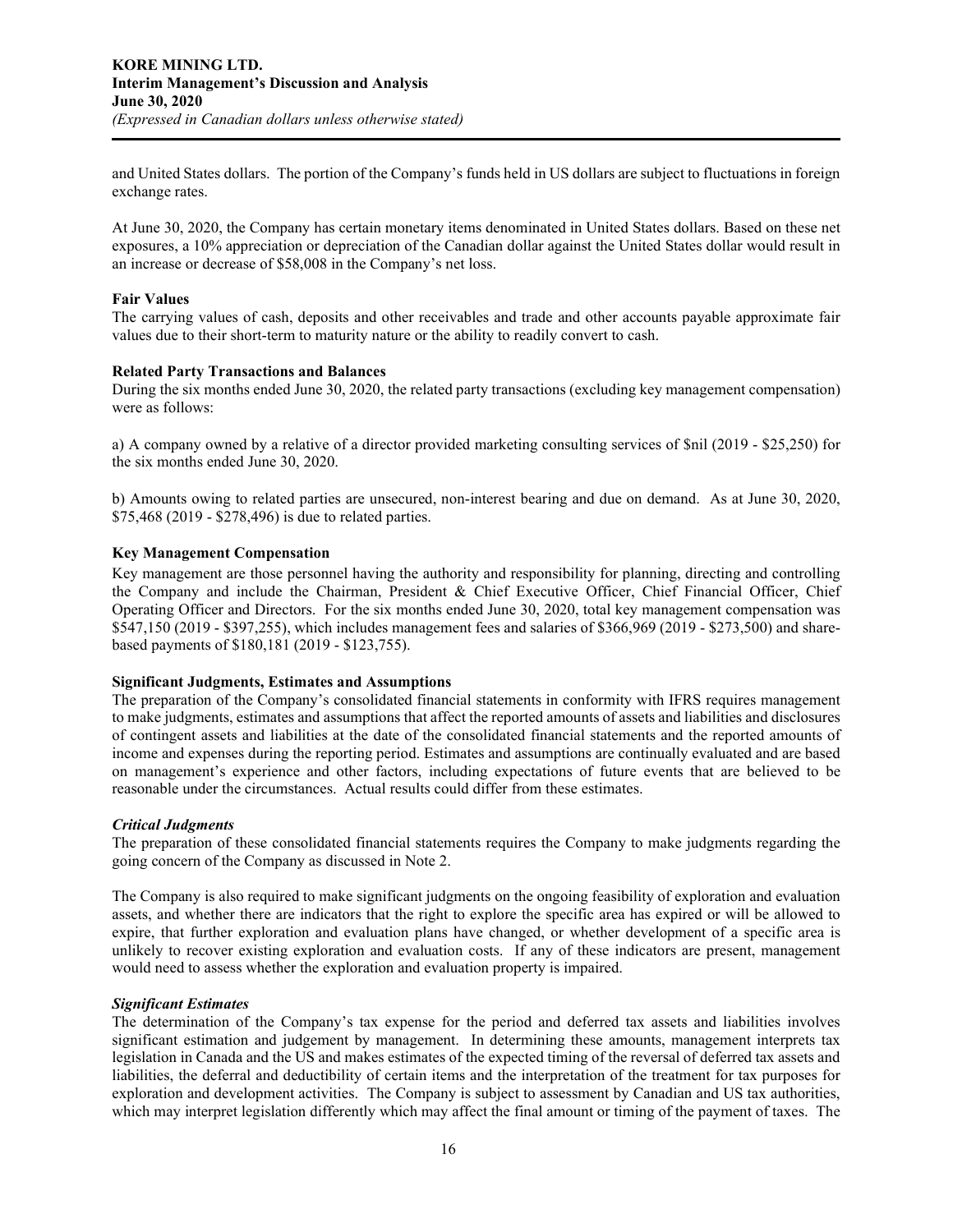Company provides for such differences where known based on management's best estimate of the probable outcome of these matters.

#### **Recent Accounting Standards**

There are no recent accounting pronouncement or standards expected to have a material impact on the Company.

# **Cautionary Note Regarding Forward Looking Statements**

Forward-looking statements look into the future and provide an opinion as to the effect of certain events and trends on the business. Certain statements contained in this MD&A constitute forward-looking statements. The use of any words such as "anticipate", "continue", "estimate", "expect", "may", "will", "project", "should", "believe" and similar expressions or their negatives or other comparable words are intended to identify forward-looking statements. These forward-looking statements are based on current expectations and various estimates, factors and assumptions and involve known and unknown risks, uncertainties and other factors. Examples of where the Company uses forward looking statements include when discussing the outlook, plans and timing for the Company's exploration plans, operational plans and future expenditure expectations.

It is important to note that:

- Unless otherwise indicated, forward-looking statements in this MD&A describe the Company's expectations as of the date of this MD&A.
- Readers are cautioned not to place undue reliance on these statements as the Company's actual results, performance or achievements may differ materially from any future results, performance or achievements expressed or implied by such forward-looking statements if known or unknown risks, uncertainties or other factors affect the Company's business, or if the Company's estimates or assumptions prove inaccurate. Therefore, the Company cannot provide any assurance that forward-looking statements will materialize.
- The Company assumes no obligation to update or revise any forward-looking statement, whether as a result of new information, future events or any other reason except as required by law.

For a description of material factors that could cause the Company's actual results to differ materially from the forward-looking statements in this MD&A, please see "Mining Risks" and "Business Risks".

#### **Non-IFRS Measures**

Items marked with a \* or noted as "Non-IFRS Measure" in this MD&A are alternative performance measures. Alternative performance measures are furnished to provide additional information. These non-IFRS performance measures are included in this MD&A because the Company believes these statistics are key performance measures that provide investors, analysts and other stakeholders with additional information to understand the costs associated with the Project. These performance measures do not have a standard meaning within IFRS and, therefore, amounts presented may not be comparable to similar data presented by other mining companies. These performance measures should not be considered in isolation as a substitute for measures of performance in accordance with IFRS.

"Cash Costs " and "Cash Costs (LOM)" are a non-IFRS measure reported by KORE on an ounces of gold sold basis. Cash costs include mining, processing, refining, general and administration costs and royalties but excludes depreciation, reclamation, income taxes, capital and exploration costs for the life of the mine, defined above as 8 years.

"All-In-Sustaining-Costs" ("ASIC") is a non-IFRS measure reported by KORE on a per ounce of gold sold basis that includes all cash costs noted above (mining, processing refining, general and administration and royalties), as well as sustaining capital and closure costs, but excludes depreciation, capital costs and income taxes.

#### **Cautionary Note to U.S. Investors Regarding Mineral Resource Estimates**

Information regarding mineral resource estimates has been prepared in accordance with the requirements of Canadian securities laws, which differ from the requirements of United States Securities and Exchange Commission ("SEC") Industry Guide 7. In October 2018, the SEC approved final rules requiring comprehensive and detailed disclosure requirements for issuers with material mining operations. The provisions in Industry Guide 7 and Item 102 of Regulation S-K, have been replaced with a new subpart 1300 of Regulation S-K under the United States Securities